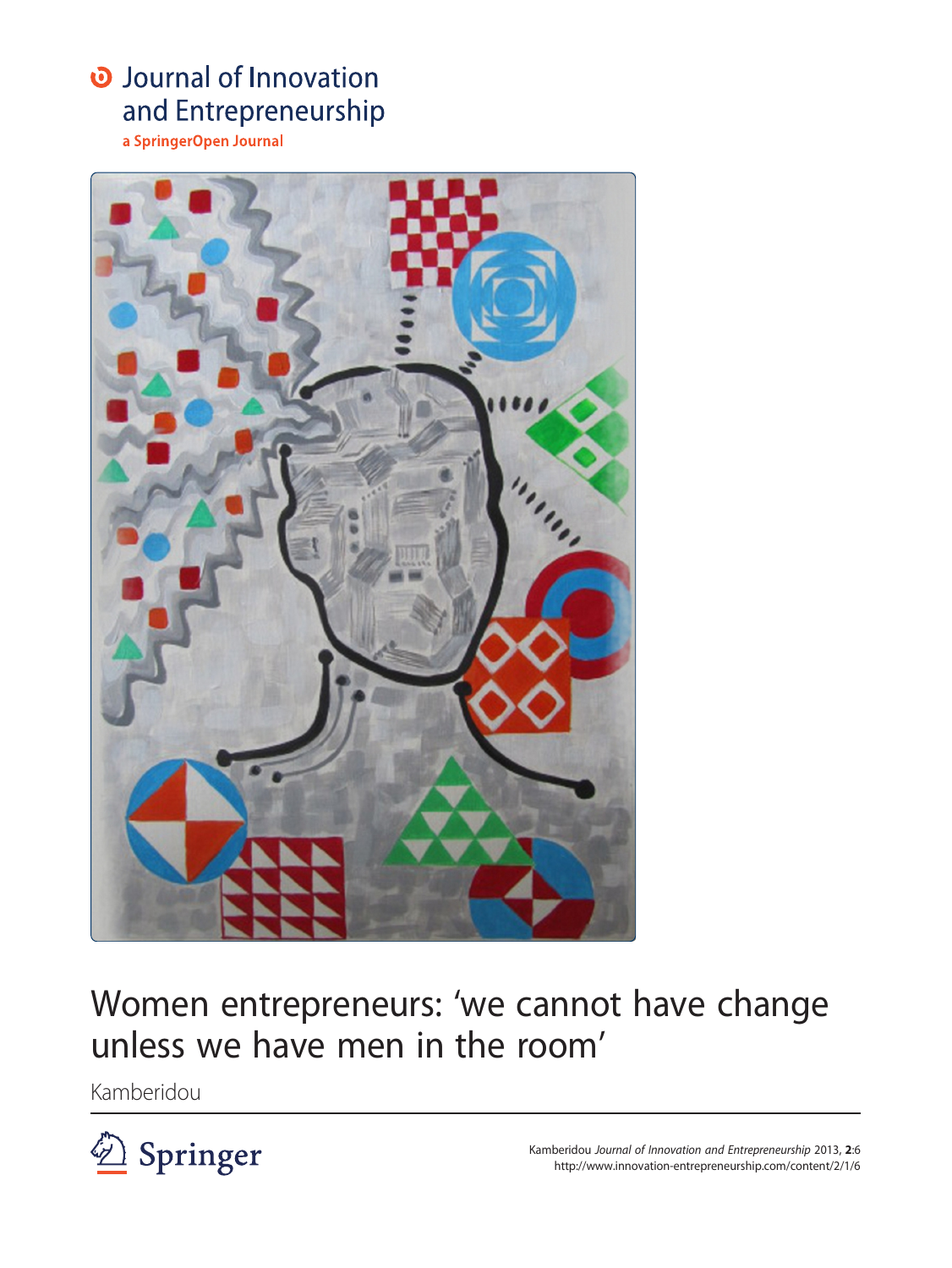# **RESEARCH RESEARCH CONSUMING ACCESS**

# Women entrepreneurs: 'we cannot have change unless we have men in the room'

Irene Kamberidou<sup>1,2</sup>

Correspondence: irene.kamberidou@ womenandtechnology.eu 1 Executive Group of the European Centre for Women and Technology (ECWT), Grønland 58, N-3045, Drammen, Norway <sup>2</sup> Faculty of Sport Science, University of Athens, Ethnikis Antistasis 41, Dafne 17237, Greece

# Abstract

What is being done to support female entrepreneurship and in particular promote the ways in which information and communication technologies (ICTs) can encourage and facilitate it? Is today's business climate more inviting to women entrepreneurs? Are women equipped to thrive in this digital age? Current, future, and aspiring women entrepreneurs responded to these questions, and many more, at the recent European conference in Athens, Greece 'More Technologies? More Women entrepreneurs!' at which Madi Sharma, member of the European Economic and Social Committee argued that 'we cannot have change unless we have men in the room.' The European conference showed women - and men - the advantages and opportunities that ICTs can offer them for the development of their business initiatives. It also presented 12 European projects that focus on women's entrepreneurship and how ICT facilitates and fosters it. The European Commission is dynamically promoting, supporting, and encouraging female entrepreneurship. Europe needs more women entrepreneurs and actions are being taken to overcome the obstacles and change mindsets. This paper examines discussions and research on female entrepreneurial activity and provides Tips from successful women entrepreneurs who tell how they have been using new technologies - and social media in particular - to excel in their careers and balance their professional and family lives. Accordingly, this paper begins with an examination of the current research findings on social women's new models of work, levels of engagement, and transformational leadership styles. Women share content in multiple ways, and working online has been a financial windfall for many, including stay-at-home moms and homemakers. More women are doing what comes 'naturally', taking advantage of their so-called natural strengths, such as 'listening', sharing, building relationships, and creating a culture of collaboration.

Keywords: Gender, Technology, Women entrepreneurs, 'Feminine' skills, Leadership qualities, Social media

# Background

# Introduction: integrating the gender dimension

'Supporting women entrepreneurs is essential to stimulate growth since the entrepreneurial potential of women has not yet been fully exploited' (European Commission Vice-President Antonio Tajani, Commissioner for Industry and Entrepreneurship 2010). Europe needs more entrepreneurs, and actions are being taken to overcome obstacles and change mindsets by integrating the gender dimension/perspective into the equation, especially in view of the European Commission ([2012a\)](#page-16-0) recent figures (last update 02 February



© 2013 Kamberidou; licensee Springer. This is an Open Access article distributed under the terms of the Creative Commons Attribution License [\(http://creativecommons.org/licenses/by/2.0\)](http://creativecommons.org/licenses/by/2.0), which permits unrestricted use, distribution, and reproduction in any medium, provided the original work is properly cited.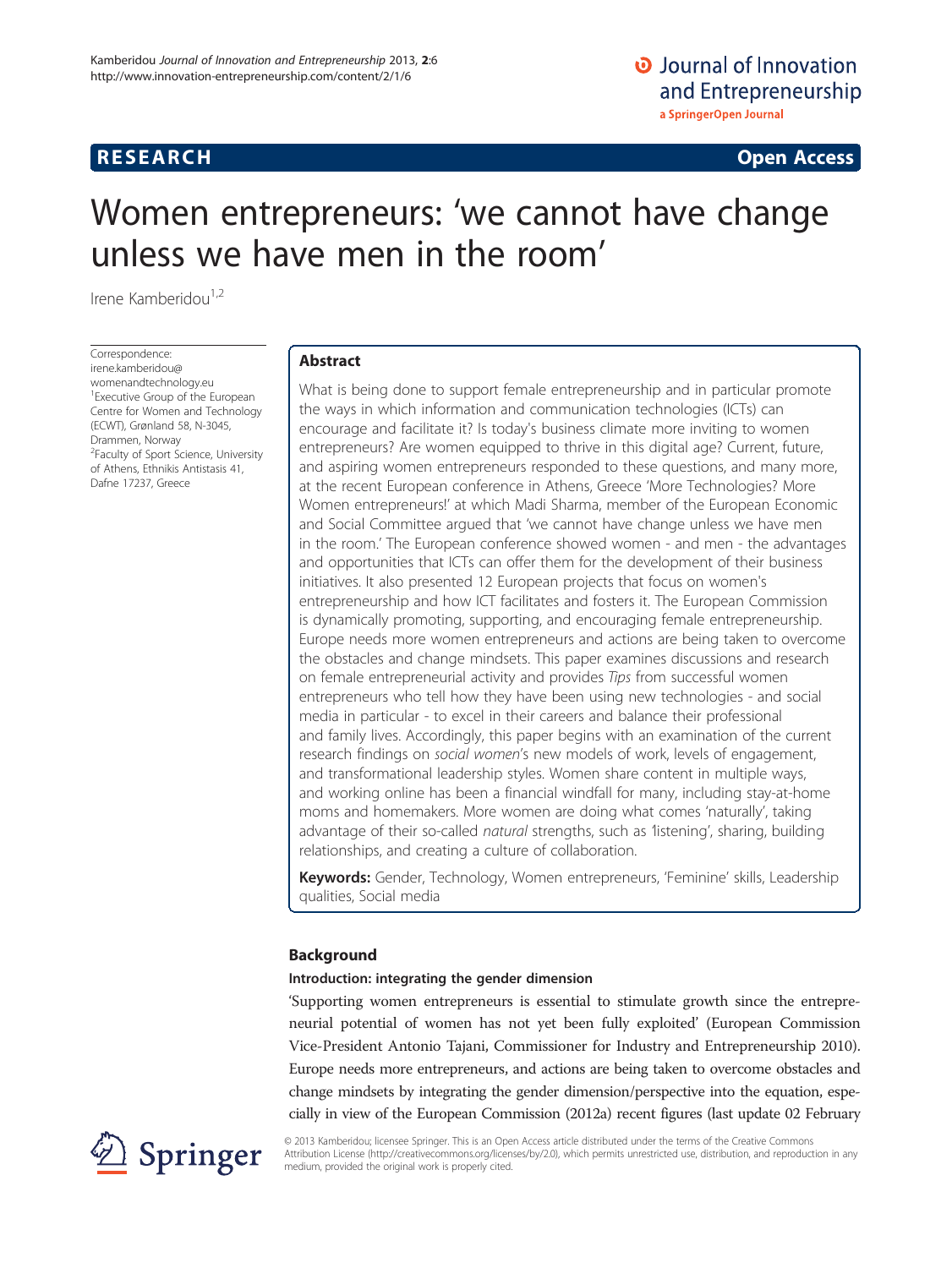2012) according to which women entrepreneurs in Europe make up only 30% of all entrepreneurs, an alarming decrease from 39.4% in 2010! The European Commission's aim is to promote successful entrepreneurship and improve the business environment for small and medium-sized enterprises (SMEs) so that they can realize their full potential in today's global economy. Key drivers for economic growth, innovation, employment, and social integration are the 23 million SMEs in the EU today which represent 99% of businesses (European Commission [2012a](#page-16-0)). So integrating a gender perspective is not a matter of adding one more variable to the equation of social justice but an issue of integrating diversity into the system, as opposed to wasting it.

Integrating a gender perspective means eliminating the wastage of talent - utilizing all human resources, the entire talent pool - and as a result, boosting innovation which is a prerequisite for economic growth and sustainable development. The results of surveys conducted by the National Foundation of Women Business Owners show that the women-owned firms that are competing in the global market stimulate growth and are focused on business expansion. Women entrepreneurs have a significant impact on the economy not only in their ability to create jobs for themselves, but also in creating jobs for others. Research also shows that women entrepreneurs are highly educated, use more high technology systems than their male counterparts, and are an economic force to be reckoned with for sustainable economic recovery (Karacostas [2012](#page-16-0); Sisson [2010](#page-16-0)). Additionally, women-owned businesses are more likely to have positive revenues since women entrepreneurs have a tendency to minimize risk so that their business and personal lives work in harmony (Kepler and Shane [2007](#page-16-0)).

Accordingly, this paper examines how women are using technology, digital tools to work independently, to market their brands or ideas, to monitor results instead of hours, and in particular to balance their personal/career lives. Indeed, entrepreneurship provides flexible working conditions not only for the women but for men as well, as confirmed in the recent European conference in Athens 'More Technologies? More Women entrepreneurs!' examined in the second part of this paper. A great number of women entrepreneurs have been relying on this flexibility to achieve the so-valued career-family balance.

A number of studies - examined in the first part of this paper - argue that women enjoy a slight edge over their male counterparts when it comes to teamwork, group communication skills, and social media. Researchers argue that women are better 'listeners' and that the collective intelligence of a group rises when the group includes women (Akalp [2010](#page-16-0) (and in Babson college, [http://blog.babson.edu/womensleadership/](http://blog.babson.edu/womensleadership/2010/05/03/three-women-entrepreneurs%E2%80%99-perspectives-on-social-media) [2010/05/03/three-women-entrepreneurs%E2%80%99-perspectives-on-social-media](http://blog.babson.edu/womensleadership/2010/05/03/three-women-entrepreneurs%E2%80%99-perspectives-on-social-media));

Karacostas [2012;](#page-16-0) Kamberidou and Fabry [2011;](#page-16-0) Kamberidu and Labovas [2012;](#page-16-0) Cowley [2011](#page-16-0); SheSpeaks Inc. [2011](#page-16-0); Woolley and Malone [2011](#page-17-0)). Studies also show that femaleled ICT businesses and women-owned firms have been successfully competing in the global market (Fabry [2011\)](#page-16-0)).

This does not mean that women are inherently more talented and better skilled than men. It does, however, indicate that gender diversity is essential to achieve better results. Namely, integrating the gender dimension means utilizing the entire talent pool men and women - so as to provide a competitive advantage. We need to work together to achieve economic growth and sustainable development. The main goal of integrating a gender perspective is that of gender equity/social equality for both women and men.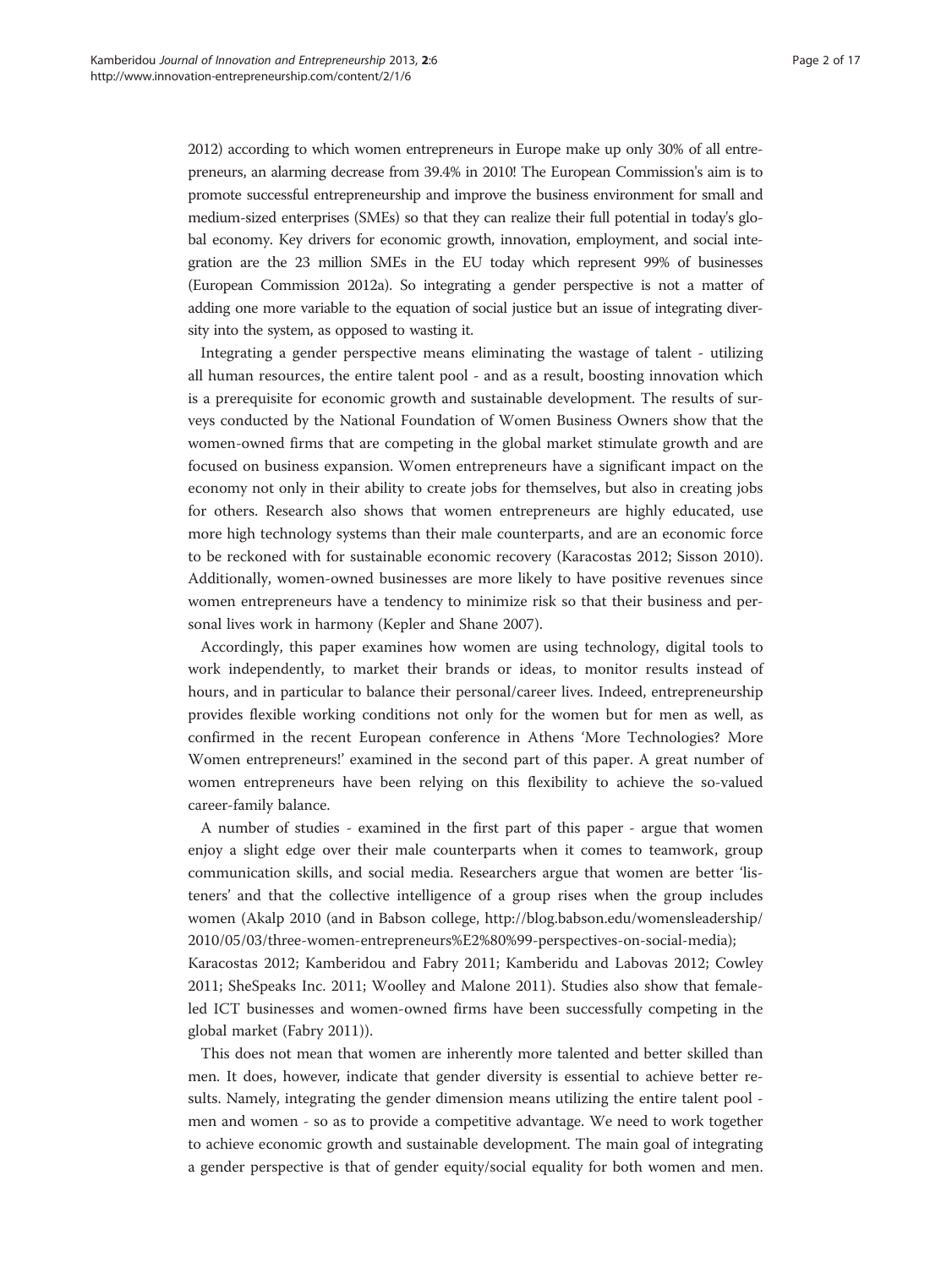Needless to say, gender issues do not only concern women! Men have a gender as well. Men also confront social inequalities and discrimination. For example, male migrant groups or ethnic minority entrepreneurs, another important pool of entrepreneurs in Europe, encounter exclusionary practices and obstacles: social discrimination, language barriers, limited access to funding, and support services as well as inadequate business, management, and marketing skills (Kamberidou and Fabry [2011\)](#page-16-0).

Gender integration refers to the process of assessing and reassessing the implications for both women and men of any program and action plan at all levels: social, economic, and political. It requires gender-specific interventions, policies, and practices that may target exclusively women or interventions that target men exclusively or even men and women together. In fact, the goal of integrating the gender dimension into the equation is to transform exclusionary or unequal social and institutional structures into equal and just ones for both women and men. For example, an intervention that targets both women and men is Get Online Week 2013, a pan-European awareness campaign empowering people to use technology and the internet - which ties in with the GrandCoalition for Digital Jobs officially launched at a conference in Brussels in early March 2013 - as over 20% Europeans of both genders are young, unemployed, and mostly unaware that by 2015, up to 900,000 vacancies for ICT-related jobs may remain open if jobseekers (men and women) do not acquire the right digital skills (European Commission [2013\)](#page-16-0).

Integrating the gender perspective entails ensuring a gender balance, increasing the talent pool, and enabling everyone to realize their full potential. With regard to women, integrating a gender perspective means eliminating gender devaluation, namely, the subtle processes by which women's contributions are minimized, undervalued, or devalued (Kamberidou and Fabry [2012](#page-16-0), Kelan [2010](#page-16-0)). It is a social, cultural, and technical process which requires shifts not only in organizational practices, attitudes, or ways of thinking, but also in resource allocations, goals, and structures along with monitoring processes. One needed point out here that many studies confirmed is that businesses and companies that utilize or take advantage of their female talent pool have an important competitive advantage and greater success rates. Companies with the most gender diverse management teams have average better results with regard to profits and sustainability (CEW [2009;](#page-16-0) Kamberidou and Fabry [2012](#page-16-0)).

#### New models of work: Are female and male entrepreneurs really that different?

'We are in a new era, that of a new technological revolution in which women can play a key role. The life cycle of such a revolution has a 40–60 year duration, and we are only in the beginning!<sup>"</sup> (Eva Fabry 2012). Women-owned businesses today are on the rise, thanks to the Internet and social media in particular. Social women (SheSpeaks Inc. [2011\)](#page-16-0) share content in multiple ways, and working online has been a financial windfall for many, especially stay-at-home moms and homemakers. Social networking is allowing women to inexpensively reach many target groups. What could be better for marketing a business? The bottom line is that social women are doing what most women do 'naturally', namely creating relationships, community, connections, and support. Is not that what social networking is all about?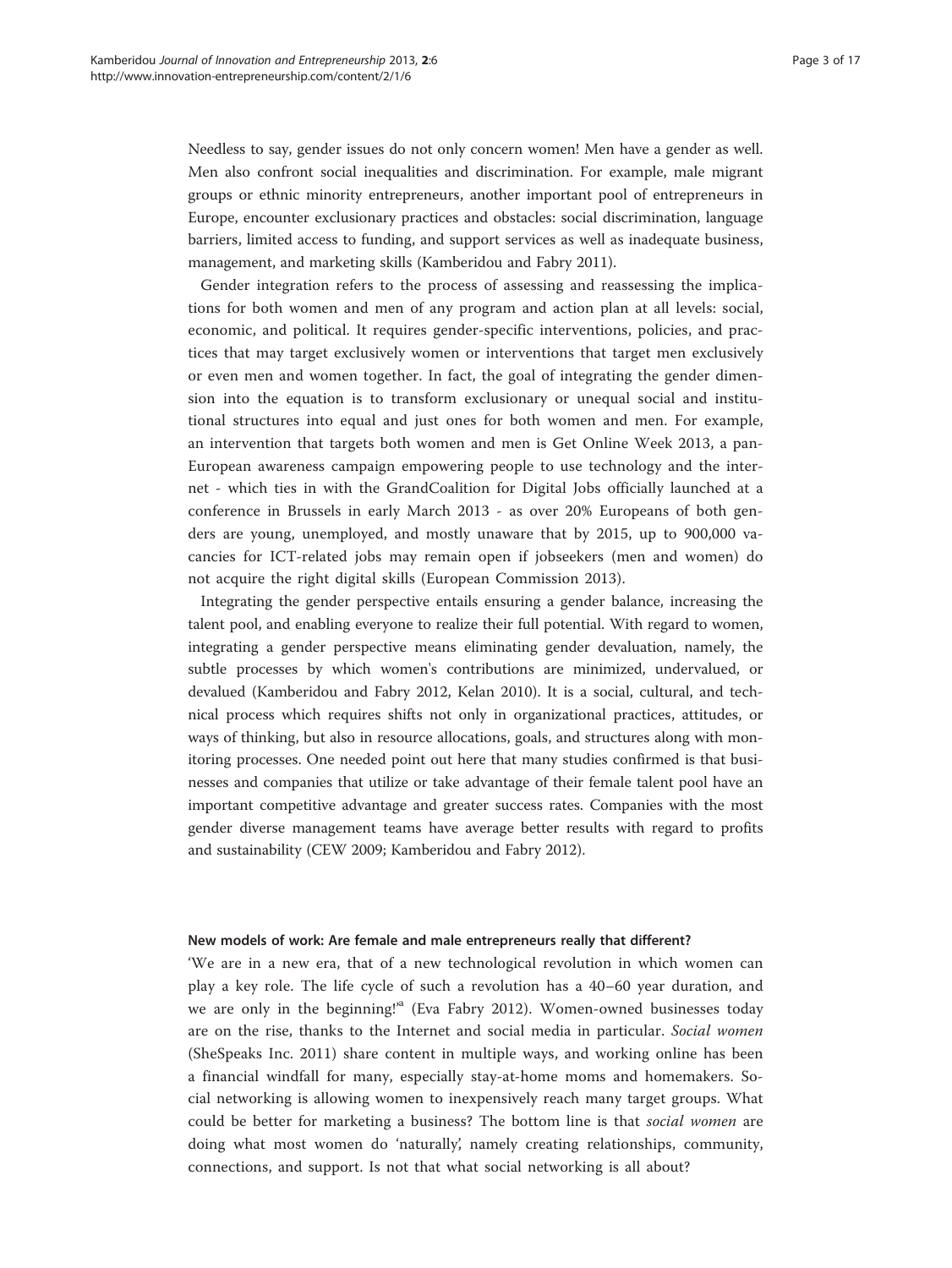More and more people today are using technology, digital tools to work independently, to market their brands or ideas, to monitor results instead of hours, and in particular to balance their personal/career lives, which the in traditional model, namely, the long-hours tied down to a desk model does not permit (Kamberidou and Fabry [2012](#page-16-0); IAWEO [2012](#page-16-0)). Technology as an enabler means flexible working conditions for both women and men. Digitally mobile lifestyles and virtual workplaces refer to new models of work, flexiprograms, and schedules, which are usually perceived as a benefit for women with children and associated with low commitment. This is untrue! Firstly, the demand for greater flexibility is not only about motherhood. Not only women want more flexibility in relation to work today. For example teleworking - working at home using a computer and phone is most common among highly skilled senior-ranking men (Cox and Maitland [2009](#page-16-0)).

New models of work are emerging due to globalization, changing demographics, and social attitudes. For example, parenthood is a role that men are increasingly sharing, and not only that! Men are also seeking the so-valued family-career balance. Additionally, the concept of retirement is dying as older people are now working beyond retirement age, and young people are taking time off to travel, study, work for non-profit organizations, do volunteer work, etc. In other words, careers are no longer linear and unbroken (Kamberidou and Fabry [2012\)](#page-16-0). Needless to say, digital tools are also giving women the chance to build a business from home and create unique work schedules, especially working moms. So are male and female entrepreneurs really that different?

Then again, in response to this question, in a study conducted for the Small Business Administration (SBA), Erin Kepler and Scott Shane (Kepler and Shane [2007\)](#page-16-0) argue that they are, as far as priorities are concerned. Kepler and Shane [\(2007\)](#page-16-0) observe that women entrepreneurs in the US are more likely to prioritize and minimize risk so that their business and personal lives work in harmony, whereas male entrepreneurs primarily focus on starting a business to make money and have higher business expectations. No doubt, the digital age has made it more feasible for risk-averse aspiring entrepreneurs of both genders to start a business. A wealth of low-risk opportunities and ventures like e-commerce, blogging, web-based services, cloud-based tools, and virtual workforces further lower the entry cost. The SBA study shows that the tendency to minimize risk can lead to higher success rates for female entrepreneurs, that is, woman-owned businesses are more likely to have positive revenues. However, Kepler and Shane [\(2007\)](#page-16-0) argue that this could also be described as risk-phobia which could mean that women are more likely to place limits on the size of their business and are less likely pursue outside funding from investors to stimulate growth. Could this mean that women require male mentors and collaborations with men so as to overcome such obstacles?

#### 'What makes a team smarter? More women!'

Anita Woolley and Thomas Malone (Woolley and Malone [2011](#page-17-0)), in a study published in the Harvard Business Review, argued that the more women on board the better the results. The study finds that the collective intelligence of a group rises when the group includes more women, even though there is little correlation between a group's collective intelligence and the IQs of its individual subjects. According to their findings, women excel in communication skills and are better listeners than men.

Specifically, female and male subjects aged 18 to 60 were given standard intelligence tests and were randomly assigned to teams. Each team was asked to solve one complex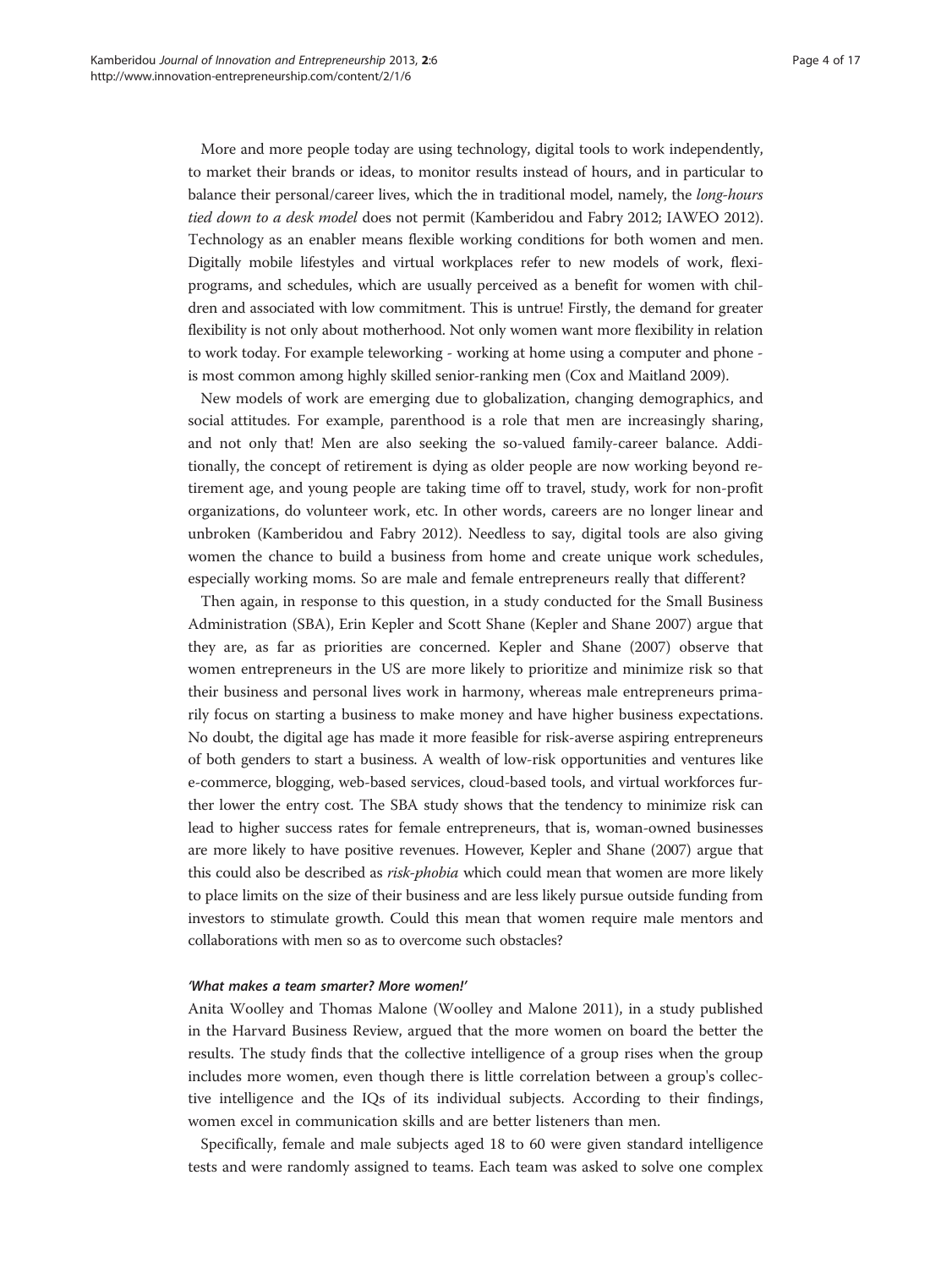problem - and to complete several tasks, including decision making, brainstorming, and visual puzzles - and given intelligence scores based on their performance. The teams that had members with higher IQs did not earn much higher scores, as was expected, whereas those that had more women on board did. The female factor seems to play a major role here or rather, gender diversity is essential.

The study also finds that women tend to be stronger at drawing people into conversation and, in addition, are better *listeners*, a great advantage for the entrepreneur who can better attune herself to customer needs and build more effective employee teams and partnerships. In fact, Wooley and Malone (2011) pointed out that many women entrepreneurs described building their business as building a team. They also argue that women entrepreneurs share criticism constructively, have open minds, and are not autocratic.

Another study conducted by a research team in the UK, after examining how men and women communicate, said men speak more words than women in a day; but in social situations, they have a weaker command of language, use the same words repeatedly, and pay unconvincing compliments (Cowley [2011](#page-16-0)). Researchers found that men and women used similar language when conversation centered on issues such as current affairs or politics; however, they differed widely when it came to social talk and chit-chat. This study seems to dispel the myth or the gender stereotype that women are chatterboxes: 'It is men who are more likely to talk for the sake of talking when engaged in social chit-chat by recycling their words with ritualistic and redundant language that doesn't contain new information,' argues Manchester University researcher Geoffrey Beattie (Cowley [2011](#page-16-0)).

More analytically, for over a one-week period, researcher teams carried recording devices and transcribed 50 conversations, which were split between men and women in serious and social conversations. Subsequently, each conversation was given to five volunteers who read five different versions with every fifth word erased. The volunteers were asked to guess the missing word. According to the researchers, in social situations men used a few simple words, and when it came to paying compliments, the limited variety of their vocabulary became even more obvious. The study showed that compliments from women had more detail, making them less predictable and more genuine, while men were 90% predictable and frequently used words such as 'really' and 'nice' (Cowley [2011](#page-16-0)).

By the year 2018 women's so-called social skills will be in great demand. The work world will be more fluid and virtual, and the demand for female management skills will rise dramatically! The UK Chartered Management Institute (CMI) predicts that by the year 2018, women will be moving rapidly up the chain of command because their emotional intelligence skills will be indispensable and valued. This trend will also accelerate due to the alarming talent shortage, as argued by Shipman and Kay (2009) in an article citing the CMI projections entitled 'Women will rule business' (read more in [http://www.time.com/time/specials/packages/article/0,28804,1898024\\_1898023\\_](http://www.time.com/time/specials/packages/article/0,28804,1898024_1898023_1898078,00.html) [1898078,00.html](http://www.time.com/time/specials/packages/article/0,28804,1898024_1898023_1898078,00.html) #ixzz1xBlC94PA).

Shipman and Kay [\(2009](#page-16-0)) argued that women are 'consensus builders, conciliators and collaborators, and they employ what is called a transformational leadership style—heavily engaged, motivational, extremely well suited for the emerging, less hierarchical workplace.' At this point, one must also call attention to the alarming prediction that if there is no drastic change in the female employment rate, demographic developments in Europe indicate that by the year 2036, there will be a drop of 24 million in the active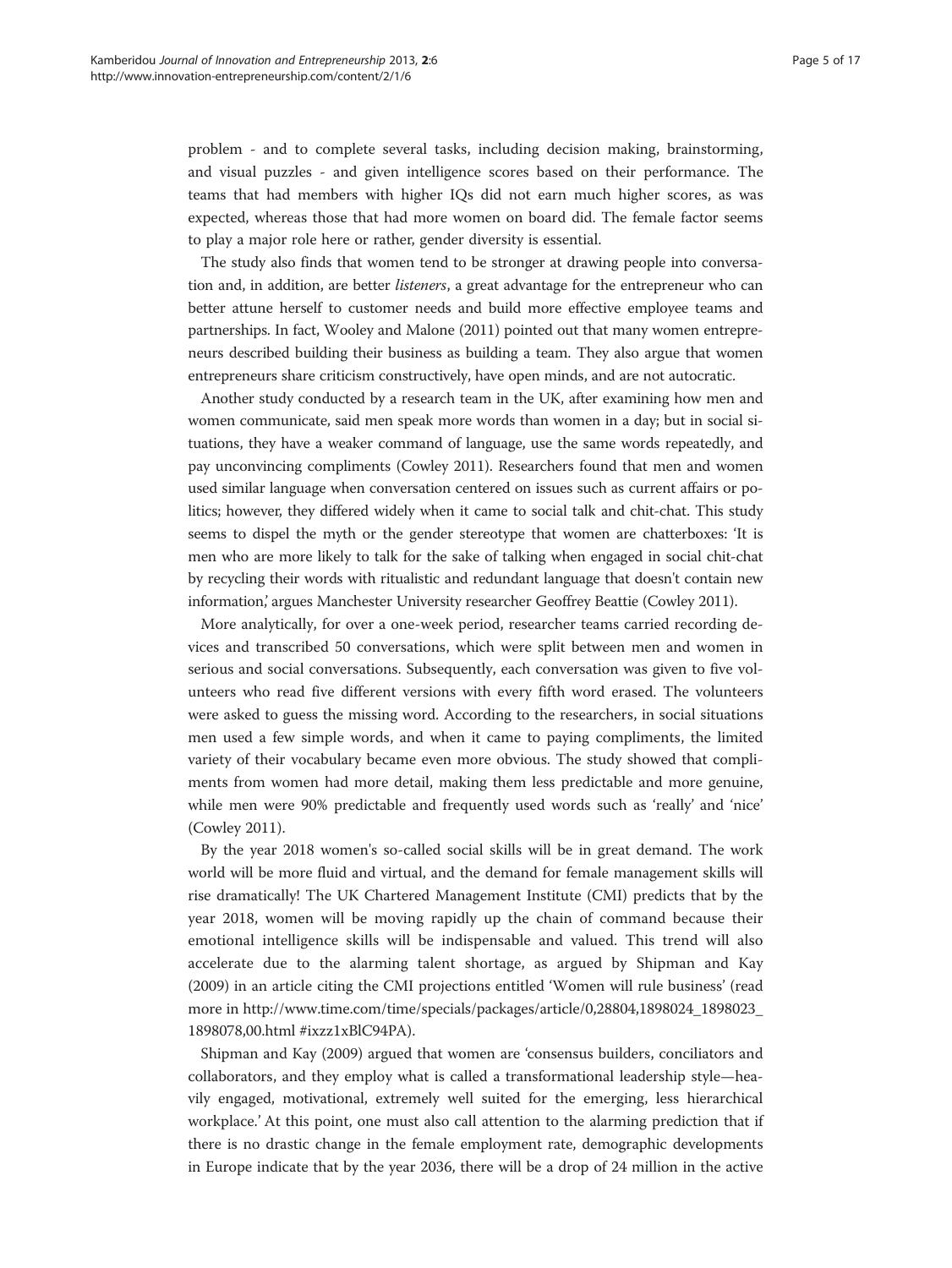workforce! Moreover, to reiterate with regard to the European ICT sector, the Commission estimates that by the year 2015 there will be up to 900,000 vacancies if jobseekers do not acquire the right digital skills (European Commission [2013\)](#page-16-0).

In today's digital economy, the so-called 'feminine' skills and leadership qualities (e.g., listening, sharing, and team building) that promote and reproduce a culture of collaboration - whether the result of socialization, social conditioning, or biology - are significant now, more than ever!

#### Social women listen and share

The top self-described traits of the 'social woman' (SheSpeaks Inc. [2011](#page-16-0)) is that she listens and shares, according to the results of an online survey with 3,963 women in the USA, conducted 13 to 15 September 2011. The survey shows that the social woman wants to share and listen and not just use the internet or social media as a megaphone to get her voice heard. More analytically, the SheSpeaks Inc. (2011) findings show the following:

- Eighty-two percent 'listen carefully to the opinions of others', rather than debating or trying to convince others of their own views.
- Only 40% enjoy trying to change other people's minds.
- Eighty-six percent are motivated to share when they find information that would be interesting to others.
- Women listen to their friends, gather information, and then share it with other friends: online news being the top source of information (57%), followed by TV (50%), social media posts (49%), and email (48%).
- Their friends are the most influential people in their lives (83%), more than their spouse/partner (68%), professional experts (46%), or parents (44%).
- Over half of the respondents (57%) agree that young people spend too much time connecting with others online or texting, and that this is harmful for their future relationships.

Although social media is the talk of digital and marketing professionals (Storck [2011](#page-16-0); Marien and Van Audenhove [2010;](#page-16-0) Kaplan and Haenlein [2010](#page-16-0)), women of all demographic groups prefer the personal touch and sharing face-to-face with each other: e.g., 89% say they prefer personal contact, compared to 67% who like to share via social networking. Even though 84% say that 'social media helps me feel more connected to others', the vast majority (93%) across all age groups agree that technology helps them connect with others, adding, however, that face-to-face relationships are more satisfying (SheSpeaks Inc. [2011](#page-16-0)).

The statistics of the SheSpeaks study show that women have high levels of engagement and share content in multiple ways, e.g., Facebook and smartphones are the fastest growing sharing mechanisms. Moms interact twice as much online with more people than non-moms (homemakers). Homemakers - women who work at home - are active bloggers and engage online more consistently than moms. Almost two thirds (63%) of the homemakers say that 'Working at home (either as a homemaker or professional who works at home) makes me feel isolated sometimes', and (68%) started a blog in order to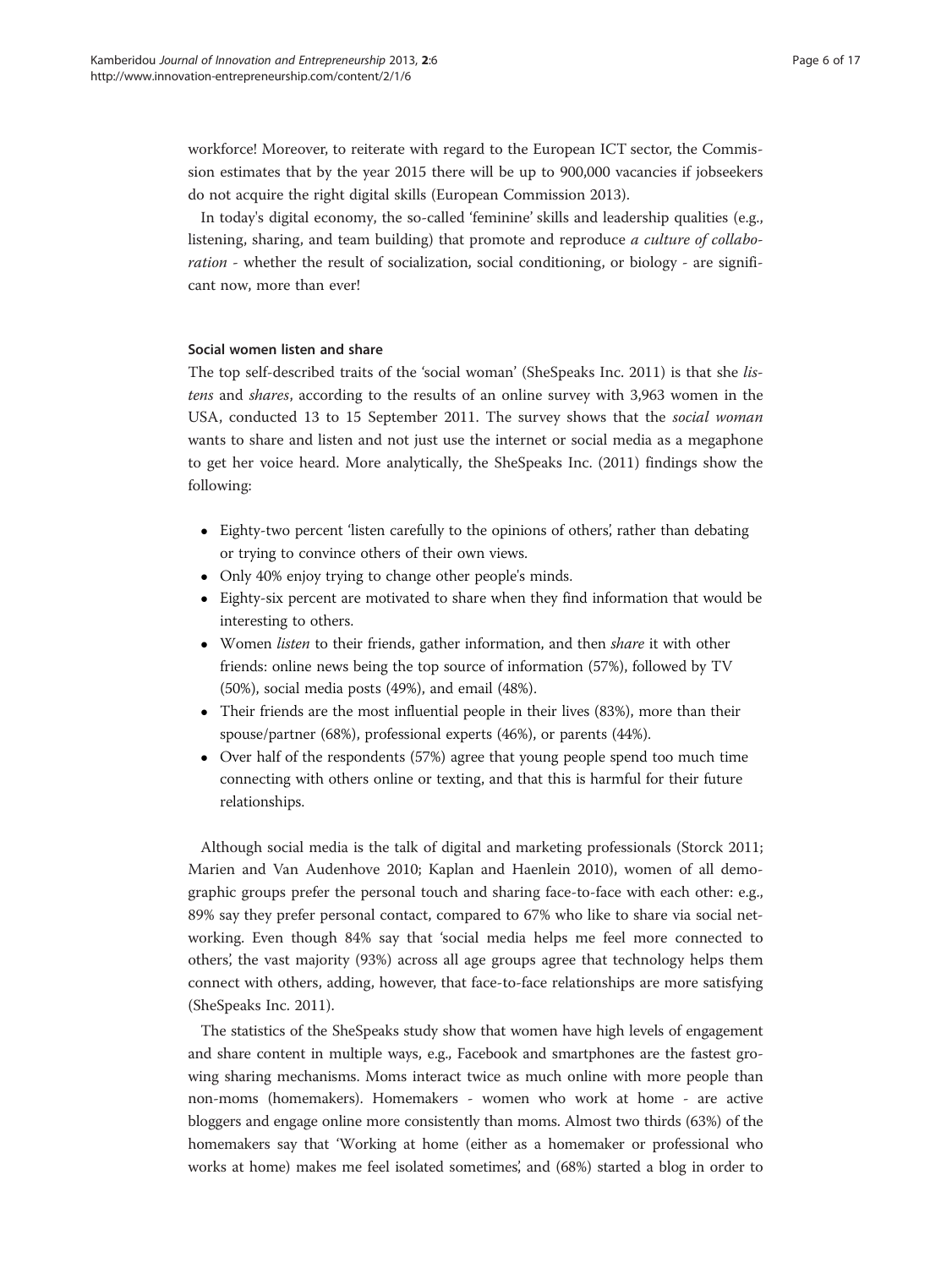connect with others. SheSpeaks Inc. [\(2011](#page-16-0)) also shows that sharing for moms - who interact twice as much online than non-moms - is more about inspiring change, making a difference in the world, feeling good about themselves, and wanting to make the world a better place for their children. For instance,

- Sixty percent of moms share because they want to inspire change (50% for homemakers/women with no children), and they believe they can make a difference by sharing (63% moms vs. 52% homemakers).
- Moms (51%) are more likely to comment on 'issues important to the local community' (51% moms vs. 38% homemakers).
- Unlike homemakers, moms over-index in sociability and say they 'seem to know everyone' (42% moms vs. 28% homemakers).
- Prefer to share by posting on social networking (73% moms vs. 57%) homemakers).

#### Europe needs more entrepreneurs

Europe needs more entrepreneurs and actions are being taken to overcome obstacles and change mindsets, especially in view of the fact that women entrepreneurs in Europe today make up only 30% of all entrepreneurs. Examples of these mindsets, namely social attitudes and stereotypes, are clearly displayed in a recent study conducted at Tallinn University of Technology (TUT) in Estonia. TUT, being the forerunners in ICT fields and in initiating technologies such as Skype, decided to investigate possible scenarios on how their female students see their input in entrepreneurship. Online questionnaires were sent out to female students in order to gain a more coherent understanding of gender and how it affects career choices and what could be done to improve the underrepresentation of girls/women in ICT. According to the results of the survey, women do not want to start their own information and technology (IT) company, and the reasons given were (1) fear of new things, (2) unwillingness or lack of courage to be a leader, (3) fear of the responsibility, (4) work-life balance, (5) competing with men, and (6) professional competence (WiTEC [2012\)](#page-17-0).

To eliminate such obstacles or gender stereotypes, the EC has been systematically promoting, supporting, and encouraging female entrepreneurship. For example, the recent conference in Athens 'More Technologies? More Women entrepreneurs!' is presented in the next section of this paper. Additionally, the creation of the European Network of Female Entrepreneurship Ambassadors in 2009 (European Commission [2012a\)](#page-16-0) and the European Network of Mentors for Women Entrepreneurs inaugurated in Warsaw during a Polish Presidency event on 15 November 2011.

The European Network of Mentors for Women Entrepreneurs is one of the actions proposed in the 2011 Small Business Act Review to promote female entrepreneurship in Europe in order to stimulate growth (European Commission [2012a\)](#page-16-0). To date, 17 countries have joined the European Network of Mentors for Women Entrepreneurs: Belgium, Hungary, Greece, Cyprus, Ireland, Italy, the Netherlands, Romania, Slovakia, Slovenia, Spain, UK, Albania, Turkey, the former Yugoslav Republic of Macedonia, Montenegro, and Republic of Serbia.

The European Network of Mentors for Women Entrepreneurs is extremely active. For example, only the Greek branch has established 104 business mentors and mentees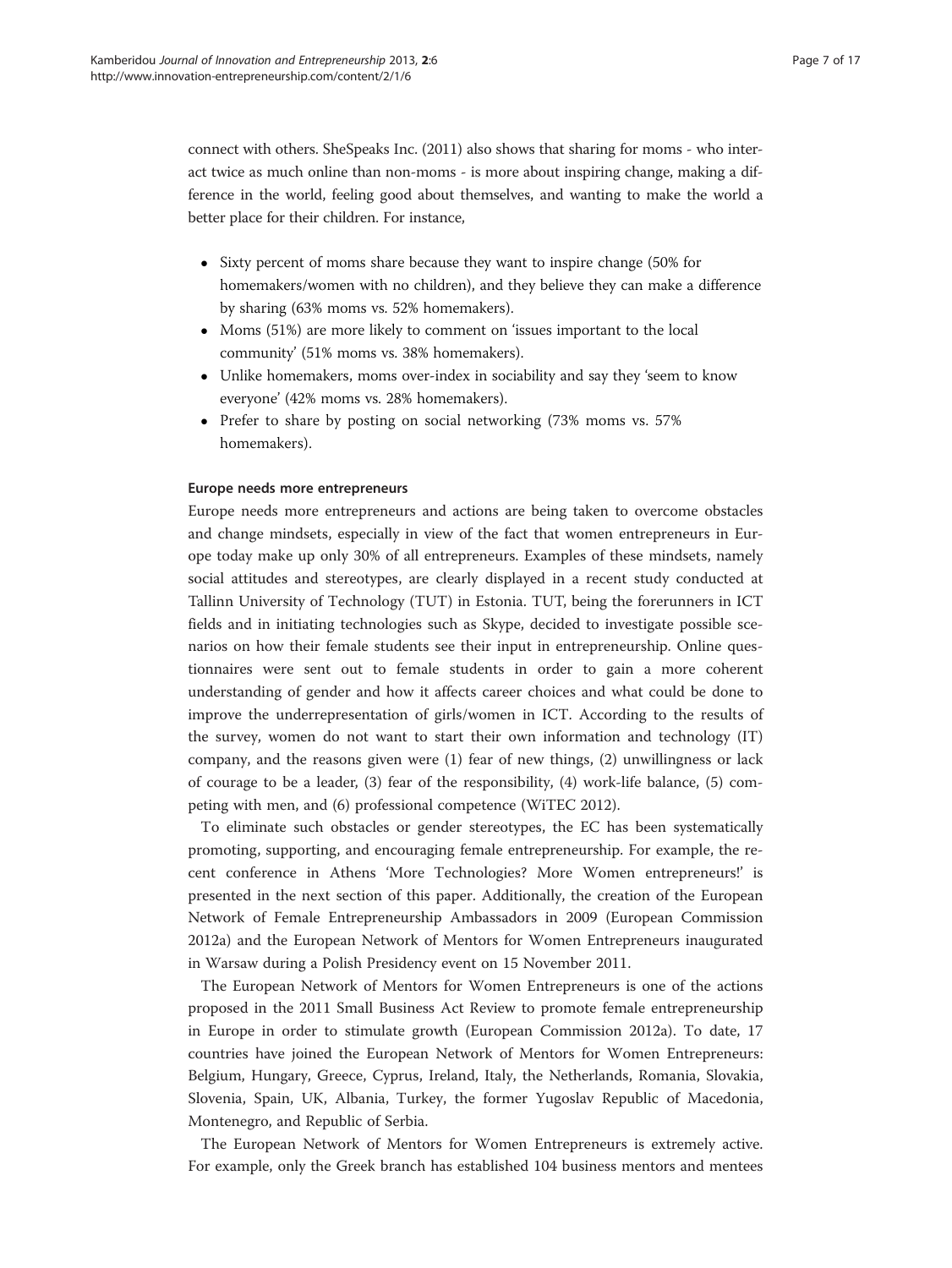(Stavropoulou and Protopapa [2012](#page-16-0)). Specifically, the Greek branch ('business mentors') to date has 103 members: 51 mentors, even though they were only required to recruit 26 mentors, and 52 female mentees. In other words one mentor per mentee. The Greek branch has already completed three training sessions for mentors, two in Athens and one in Thessaloniki in May 2012; held a webinar for the mentees in June 2012; and matched the mentoring couples and introduced them to each other at the kick off session in July 2012. Additionally, to ensure that these relationships run smoothly for the entire duration, webinar sessions are being held for mentors every 3 months, the first began last September 2012 and the last one will be held on August 2013.

With regard to the Ambassadors Network - the European Network of Female Entrepreneurship Ambassadors - it was launched in Stockholm during the Swedish Presidency in 2009. The second phase was inaugurated in 2010 during the networking event that was co-organized by the European Commission and the Belgian Presidency of the European Council, at which European Commission Vice-President Antonio Tajani, Commissioner for Industry and Entrepreneurship said: 'Europe must build on its small businesses. Supporting women entrepreneurs is essential to stimulate growth since the entrepreneurial potential of women has not yet been fully exploited. Our initiative will play an important role in encouraging women to take the plunge and launching their own businesses which will be good for them and great for a sustainable economic recovery.'

Today, the Ambassadors Network - which focuses on the role that women can play in creating jobs and promoting competitiveness - is made up of around 270 entrepreneurs coming from 22 European countries (European Commission [2012b](#page-16-0)). By testifying to their experience in schools, at universities, and in the media, these ambassadors serve as role models and mentors inspiring women to have an independent career. Since the establishment of the European Network of Female Entrepreneurship Ambassadors, many initiatives and programs have been implemented, such as (1) the setting up of a micro-credit, mentoring, coaching, and grant programs targeting female entrepreneurs in Spain; (2) the establishment of a specific mentoring programs in Latvia; (3) organizing women entrepreneurs' days in Romania; (4) encouraging entrepreneurship among women graduates in the UK 'Women's Enterprise Ambassadors' and a 'Flying Start' program; and (5) the previously mentioned European Network of Mentors for Women Entrepreneurs inaugurated in Poland on 15 November 2011 (European Commission [2012b\)](#page-16-0).

#### 'More technologies? More women entrepreneurs!'

The promotion and support of female entrepreneurship and how information and communication technologies (ICTs) can facilitate, promote, and support it were discussed at the European conference 'More Technologies? More Women entrepreneurs!' held in Athens on November 6, 2012 at which 12 European projects [\(http://gender-it.eu/?](http://gender-it.eu/?page_id=1395&lang=el) [page\\_id=1395&lang=el](http://gender-it.eu/?page_id=1395&lang=el)) were presented. Projects that can help the women of Europe - regardless of age, race, or ethnic background - pursue entrepreneurship (Kamberidou [2012](#page-16-0)).

The European conference, workshops, and project show case (12 projects) highlighted and showed women - and men - the advantages and opportunities that ICTs can offer them for the development of their business initiatives and activities. The event was the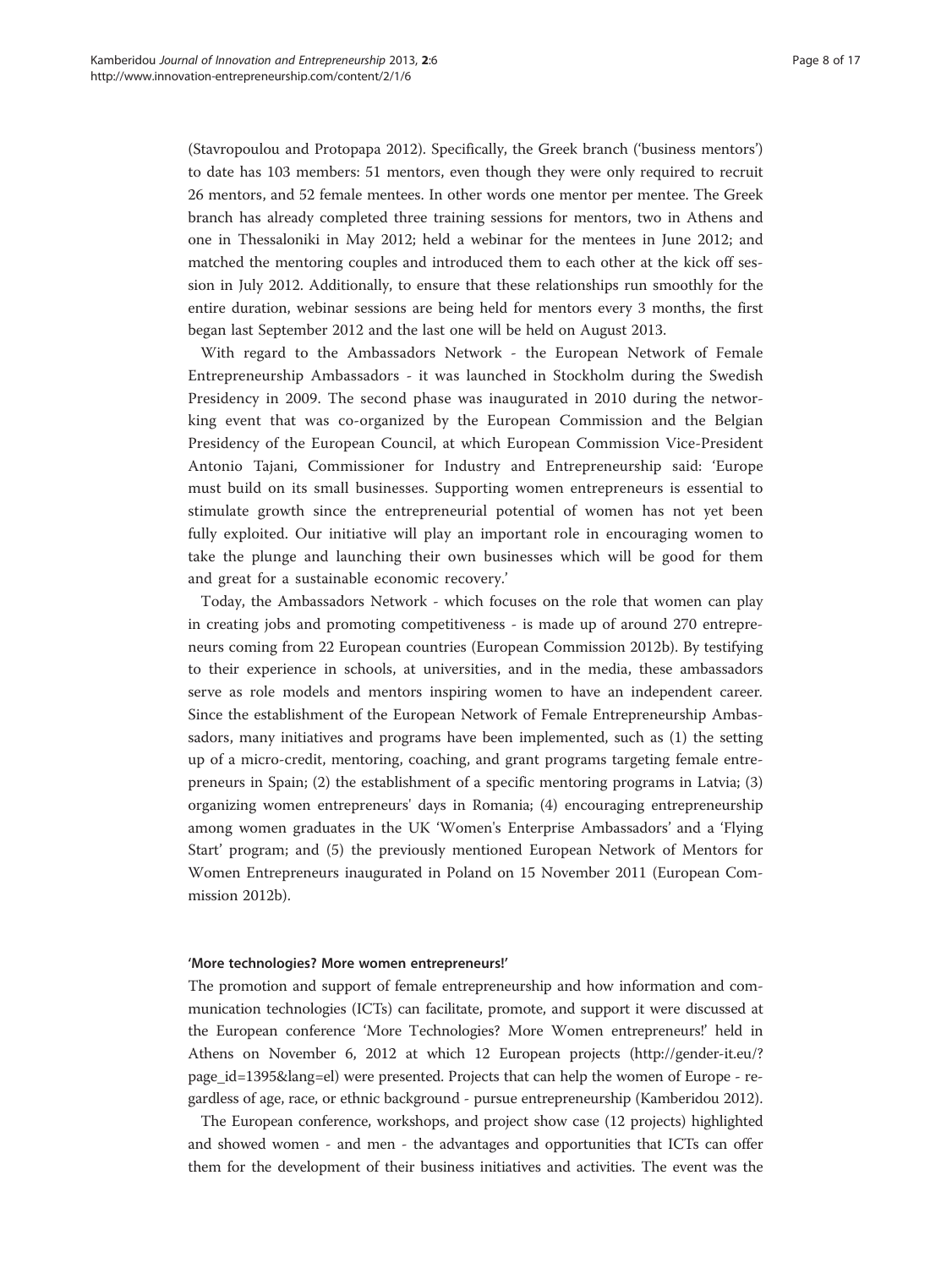final conference of the ladybizIT project ([www.gender-it.eu\)](http://www.gender-it.eu/) and was organized by Militos Emerging Technologies and Services and its partners: the European Centre for Women and Technology (ECWT), the Hellenic Professionals Informatics Society, ITEC Training & IT Services, and OLN Learning.

Specifically, ladybizIT built up a dialogue through a set of interlinked and complementary dissemination actions that are culminated into the European conference and show case of the 12 European best practice projects, under the umbrella of the EU Lifelong Learning Programme 2007 to 2013. These successful projects focus on women entrepreneurship, how ICT facilitates and fosters it, transfers knowledge with a strong innovative character, and upgrades the level and quality of vocational education and training (VET) in countries around Europe. The presentation of such best practices could set the grounds for future innovative practices that will be built on the previous results with a potential to be replicated in different VET systems.

Despite the severe difficulties caused by the wave of strikes in Athens, including the strike of all the mass means of transportation, almost 300 participants attended the conference physically and 195 participated through live web streaming. In her report to the European Economic and Social Committee, Madi Sharma, keynote speaker of the conference and Member of the Employers Group points out that the conference on female entrepreneurship was extremely valuable in terms of information provided, plus networks and knowledge. Additionally she observes: 'For me this was an especially valuable event because of the high attendance of participants, men and women, despite the strike in Greece that day and because this was a European funded project. Despite the topic being female entrepreneurship (DG Enterprise) and women in IT (DG CONNECT) the fund for the project was from DG Education and Culture as part of the Life Long Learning promotion. This demonstrates the cohesive and coordinated approach that needs to continue to take place at European level if we are to deliver results on growth, jobs, and entrepreneurship.'

Speaking at the opening of the European conference the Head of the Representation of the European Commission in Greece, Dr. Panos Carvounis stressed that gender equality is a fundamental right and a vital source for future economic development and competitiveness and that female entrepreneurship constitutes a dynamic and essential source for development. He pointed out that the new EU program Equality pays off! which was launched by Vice-President Viviane Reding, in August 2012, will also help countries achieve a gender balance, adding that a gender balance is also being promoted with regard to women's participation on the board of directors.

Soon after the conference in Athens on November 14, 2012, the European Commission approved a Directive on Gender Quotas on the Boards of Directors for companies listed on the stock-exchange.

'We do not have a culture of collaboration in Greece, consequently we do not have a culture of entrepreneurship' said Dr. Theodore Skylakakis, member of the European Parliament. He argued that 'there is a wastage of talent of a significant part of society, that of women […] modern societies have 50% of their talent in women, but use only a small percentage of it.' He also pointed out that although business success rates are higher when we have more women on board, there are still extreme inequalities observed throughout Europe.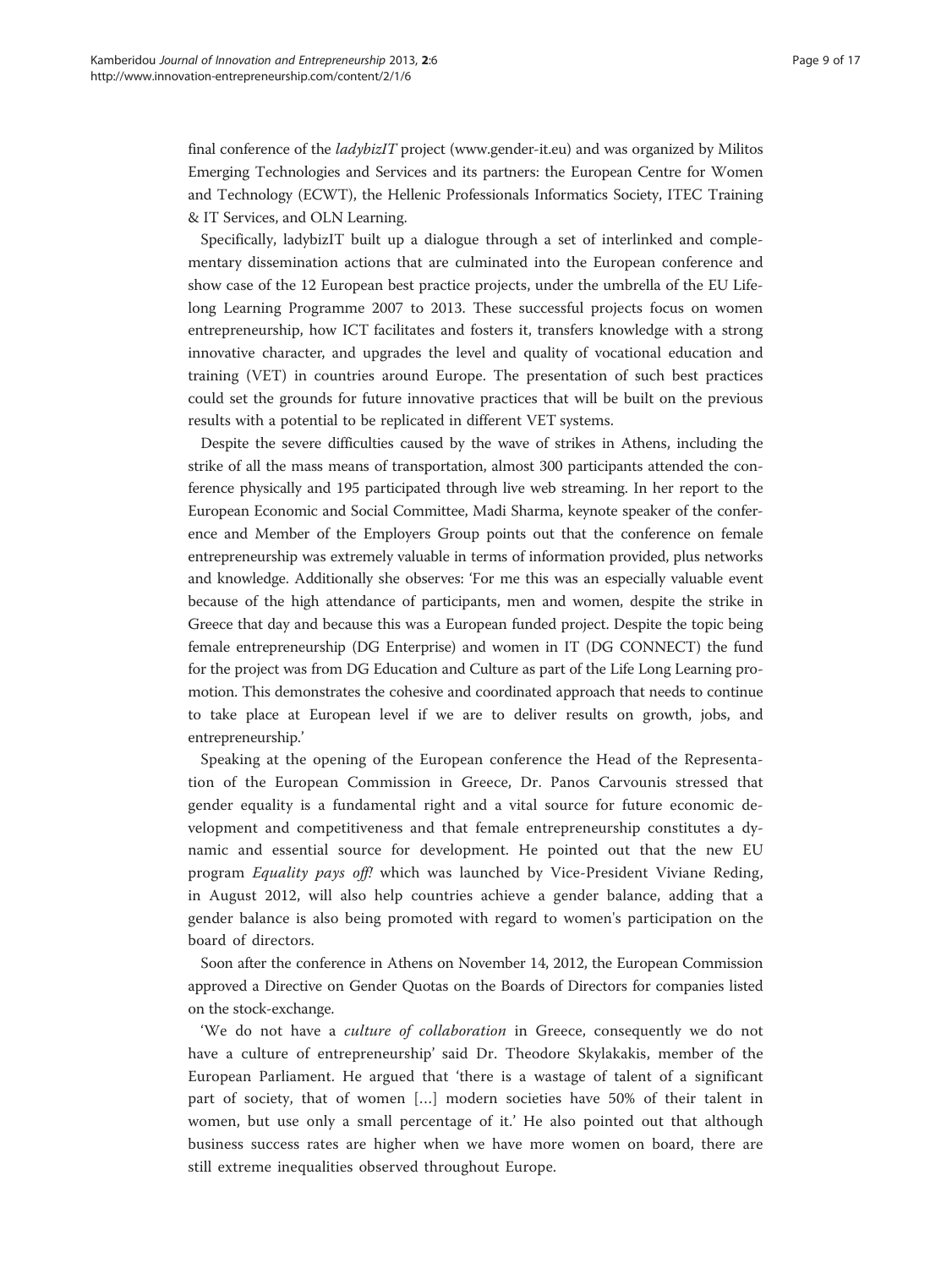'We are in a new era, that of a new technological revolution in which women can play a key role. The life cycle of such a revolution has a 40–60 year duration, and we are only in the beginning!' said Eva Fabry, the Director of the European Centre for Women and Technology (ECWT) and co-chair of the Women's International Research Engineering Summit - WIRES 2013.

'Entrepreneurship is all weather, meaning that it does not have a gender, an age, a race or an ethnic background' argued Olga Stavropoulou, Managing Director of Militos Emerging Technologies & Services as well as a the coordinator of the Greek part of the European Network of Mentors for Women Entrepreneurs. It is always current and contemporary, especially during periods of crisis where innovative and successful entrepreneurial activities surface and appear on the scene, adding 'We need to get rid of the stereotypes, because they are out of fashion'. Olga Stavropoulou also described how she began her business and how as a working mom who had just given birth to her first child and that new technologies are helping her expand her it.

'We cannot have change unless we have men in the room', argued the next speaker Madi Sharma, an entrepreneur running the Madi Group, a group of private sector and not for profit companies with a philosophy to create innovative ideas tailored to local action which can achieve global impacts beneficial to society. Madi Sharma told participants that she began her business in her kitchen as a single mother and is today working in India and across Europe with diverse businesses and governments. 'We should not be afraid of the economic crisis […] I have a global business but I do not have an office and my biggest client is based in the US. I have used technology to grow my companies […] My skills are me, what I believe in what I know I can do […]. Female entrepreneurship is not a gender issue but an economic issue and that is why it needs supporting!' Madi Sharma argued.

Madi Sharma also pointed out that women are undercapitalized because they take reduced risks; however, they still fail less than men. Women also care about communities and do social-corporate responsibility which is not recognized. 'So women are not ideal targets to be backed by policy makers that do not recognize us. Policy makers are male and sadly so are the bankers, and this is why we need change. We need a representative who understands female entrepreneurship. We need a Business Ministry for Women!' she concluded.

'There is no Victory without a Team! You begin by dreaming, the dream becomes a business and the planet is my neighbourhood' said Anastasia Manou, member of the European Network of Mentors for Women Entrepreneurs, who began her business activities in 2005 -with documentary productions and film distribution - and today is a shareholder and CEO of White Fox S.A.

'New technologies are providing new opportunities for women entrepreneurs' argued the next speaker George Flessas, President and CEO of CIVITAS S.A., the largest strategy communications and public affairs company in Greece today. George Flessa presented examples and case studies of successful female entrepreneurship, such as NETROBE (<http://www.netrobe.com/>) which has reached the global market due to the social media and new technologies. Mr. Flessas pointed out that 'social media has been developing with rapid speed, the world has changed, the way we shop has changed and the way we communicate has changed. There is a new culture that is leading to a new consumer-citizen, who is thirsty for something new and tires of it quickly.'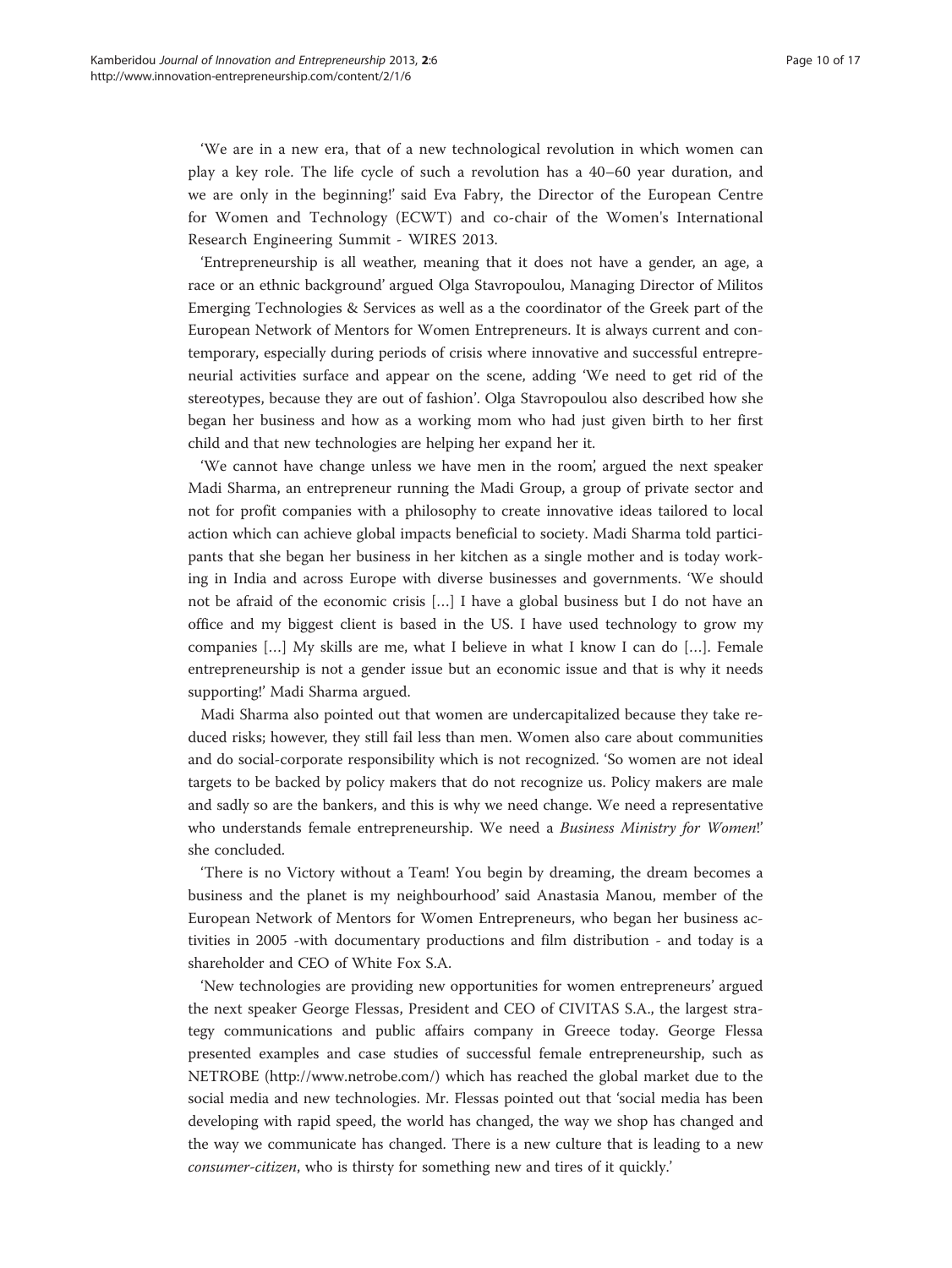#### Demystifying the world of new technologies: a culture of collaboration

There was a consensus on the issue of obstacles confronted by women entrepreneurs such as limited use or access to ICT tools. On the other hand, conference participants agreed that the number of female-run business have been increasing due to the social media. Many speakers, and especially women entrepreneurs, demystified the world of new technologies through the lens of their own experiences, focusing in particular on how the social media supported the development and success of their businesses.

More analytically, the next section presents the results of the European conference 'More Technologies? More Women Entrepreneurs' (6 November 2012), as wells as those of the exploitation round table discussion that followed (15 November 2013). Specifically, after the conference, the European Centre for Women and Technology (ECWT) and the Hellenic Professionals Informatics Society (ΗePIS) co-organized the exploitation round table in Athens last 15 November 2013, in the framework of the European project ladybizIT: Women Entrepreneurship on the Verge of ICT.

# Results and discussion

Tips from women entrepreneurs:

- Stop being scared of technologies and get to know them better!
- Invest on a good internet connection.
- Take advantage of the available European projects with ready-to-use online educational and training material at no cost.
- Be practical and set realistic goals.
- Seek synergies and work on common ideas.
- Find online groups, fora, and social networking sites that are created by women and for women since these usually offer support, connections, information, marketing opportunities, and more.
- Present successful women entrepreneurs as role models and learn from their experience (storytelling).
- Connect with a diverse range of people from all around the world, people you may never have discovered without the social media.
- Learn to use the analytical tools that help you determine the impact your social media networking is having on your business.
- Social media compliments marketing efforts; for example, Twitter is great for 'trial and error' in the social media world. Whatever you put up there only lasts about 15 min, so you can test things out without worrying that it will remain in cyberspace to haunt you.
- Practice makes perfect: navigate, explore, tweet new ideas, products, etc.
- Stay specific: target customers and focus on information that builds customer trust. This means that your social media is interested in your customer and not just on making a sales pitch.
- Whatever you post on social media should add value to the reader's experience and encourage them to come back to you for more. Once you or your business has been 'recognized' in the social media, they will be more apt to respond to traditional outreaches through email.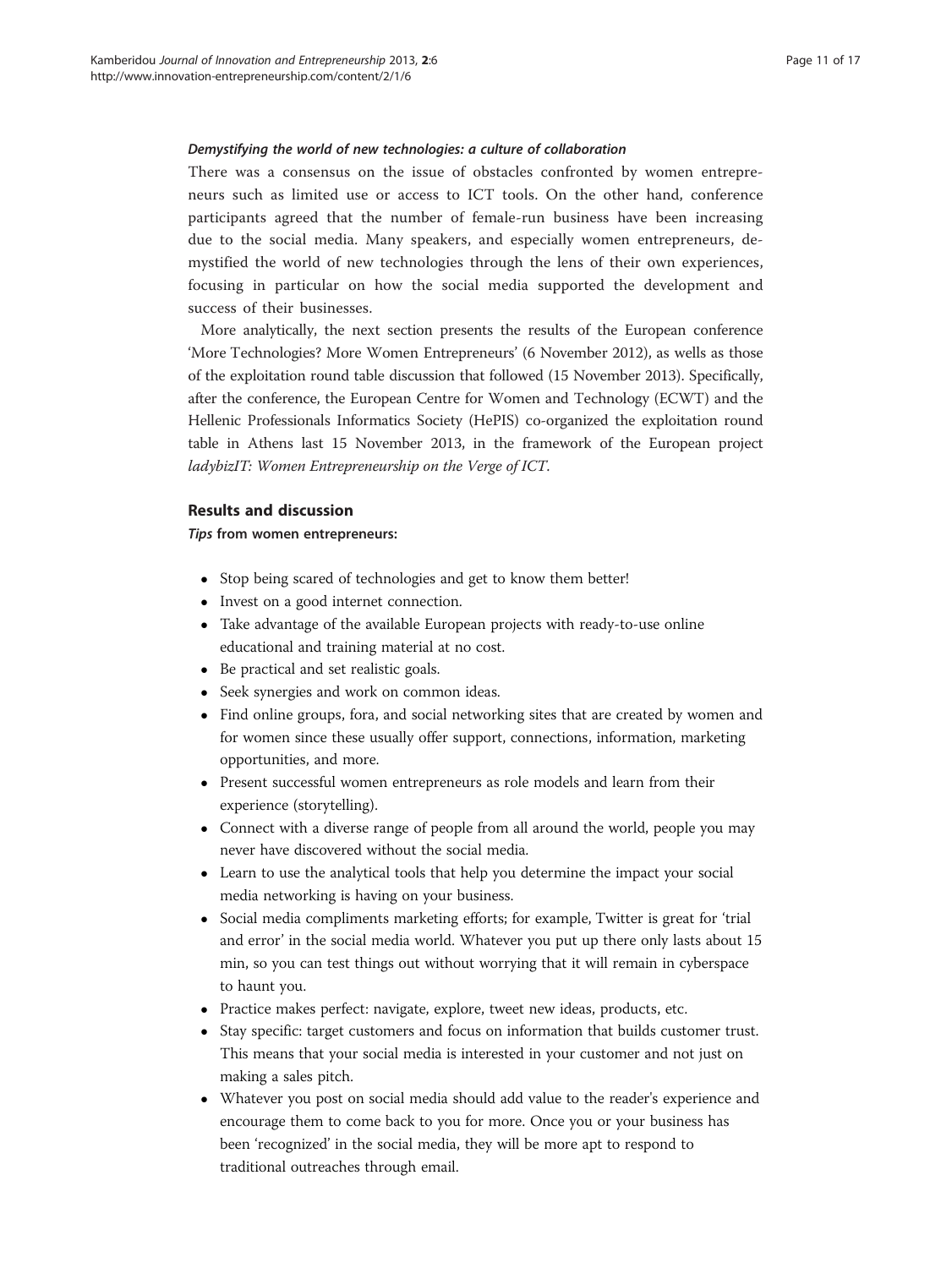- Refrain from over posting; avoid being one of those who exhaust social media friends with multiple postings.
- Create a circular flow of communication through that ultimately and always brings your clients back to your website.
- Decide on your framework or brand in the social media outlets: some social media are more relevant to certain aspects of your business development than others.
- Use social media as an integrated part of your business marketing approach.

# The family/career balance: ladybizIT exploitation round table

During the exploitation round table discussion in Athens participants focused on social stereotypes, attitudes, and gender barriers. The discussion began with observations such as women tend to work in groups, they have a collaborative attitude and team spirit; however, social stereotyping and socialization have created strong obstacles with regard to their initiatives or readiness to embark on an entrepreneurial career.

Specifically, all participants repeatedly highlighted the difficulties in balancing family and professional/career life, and especially in traditional societies and cultures, such as Greece, where the sandwich generation or the sandwich woman is still observed. This refers to women's multi-tasking which includes taking care of children and parents or parent-in-laws simultaneously; being pulled in two directions, work and family responsibilities; and facing emotional difficulties as well as problems in allocating time and money. Subsequently, participants observed that taking into account the cultural perspective is vital. One round table participant, who is in charge of a mentoring program, said her female mentees were unreliable and not ready to be mentored since they had other priorities (family obligations), so they tended to cancel their appointments, were too busy to participate, etc. All participants agreed that when men decide to embark on a professional career, open their own business, and become entrepreneurs, they have the full support of institutions, the family, and the social environment, as opposed to women.

On the other hand, they argued that cultural barriers will drop or rather begin to change due to new technologies, social media, access to knowledge and information and so forth. This brought about a discussion on what is productivity, what is knowledge, what is information, especially with regard to speed and interpretation and how do we measure them? The majority of the participants repeatedly observed that we need training, and we need to be re-educated to sort out the abundance of information in a society of services and not one of a production of knowledge, a meaning which changes according to social space and time. Many observed that we need to also explore the ways in which the connected generation will be collaborating and working, taking into account the emerging trends and how to turn them into a competitive advantage; e.g., business today is different from that of 20 to 30 years ago due to new technologies; and, as a result, working cultures are changing. Indeed the social media, the digital culture, and, for many, a new and stimulating environment have become a significant part of our daily activities. Yet we have hardly begun to understand to what extent the new media has changed our daily lives, practices, habits, and culture. All agreed that we need to focus on identifying new opportunities and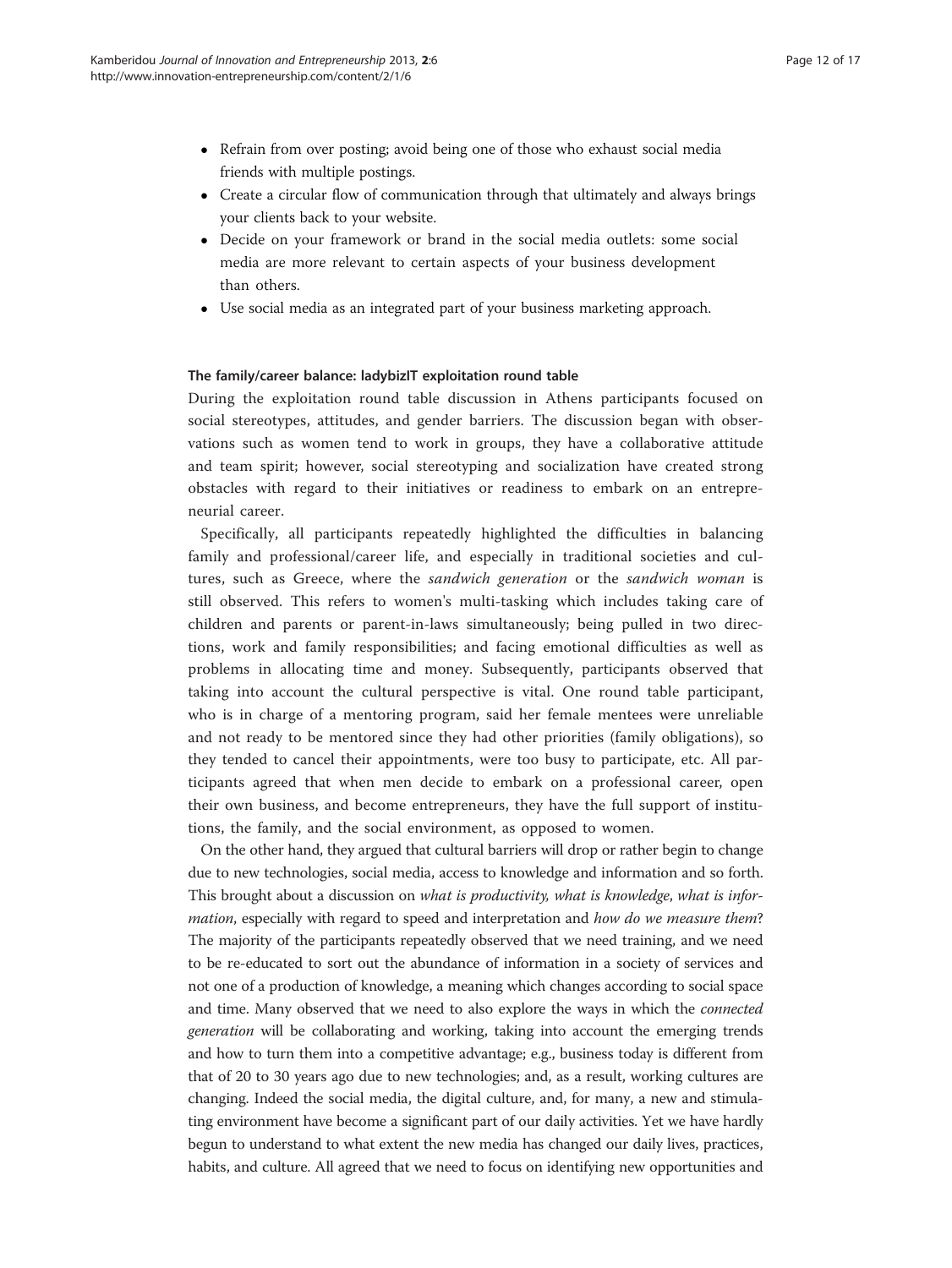best practices by exploring if more technology really means more progress, efficiency, and knowledge.

Discussions also focused on the need for guidance and assistance in submitting proposals for projects, since women (and men) confront many barriers here, e.g., terminology and hostile language. The majority argued that EU calls are primarily directed to those with experience and know-how; it is difficult to decipher information for calls, making it impossible to participate; the EU uses difficult language and, consequently, only those with the know-how can apply; calls are usually directed to those with experience in preparing project proposals, etc. The next section presents the proposals/recommendations that came out of the ladybizIT exploitation round table.

# Get them while they are young and disseminate mistakes Education: integrating the gender perspective

- Focus on changing stereotypes, *get them while they are young*, before they start formulating stereotypes, e.g., from kindergarten or primary school. How can this be accomplished? By incorporating the gender dimension into the public school systems
- Begin from bottom up and set up incubators such as education/training
- Εducating the educators and training the trainers
- Classes, seminars, and workshops for parents
- The implementation of *unschooling* (a practical educational methodology) practiced in the USA, rather than the traditional school curriculum. Proponents of unschooling argue that this self-directed education makes a child more equipped to handle the real world.

# Entrepreneurship: disseminate mistakes

- Record, register, or list all the *mistakes* that women entrepreneurs have made and are making (and not only women).
- Establish a gender-sensitive mentoring program for male mentees (with women mentors).
- We not only need more role models and women's testimonies/narratives/ storytelling, but we also need to actively promote, disseminate, and display these new role models and their stories in mainstream media, new media, etc.
- Accountability practices or penalties: women (and men) who participate in mentorship programs and are unreliable should be excluded/removed from the program and replaced by new mentees.

# Toolkit, mapping and more!

- Prepare a toolkit for new female entrepreneurs.
- Establish monthly or regular workshops and round tables and/or discussion groups to check the implementation and progress of the toolkit: Advise and provide further assistance with regard to problems confronted.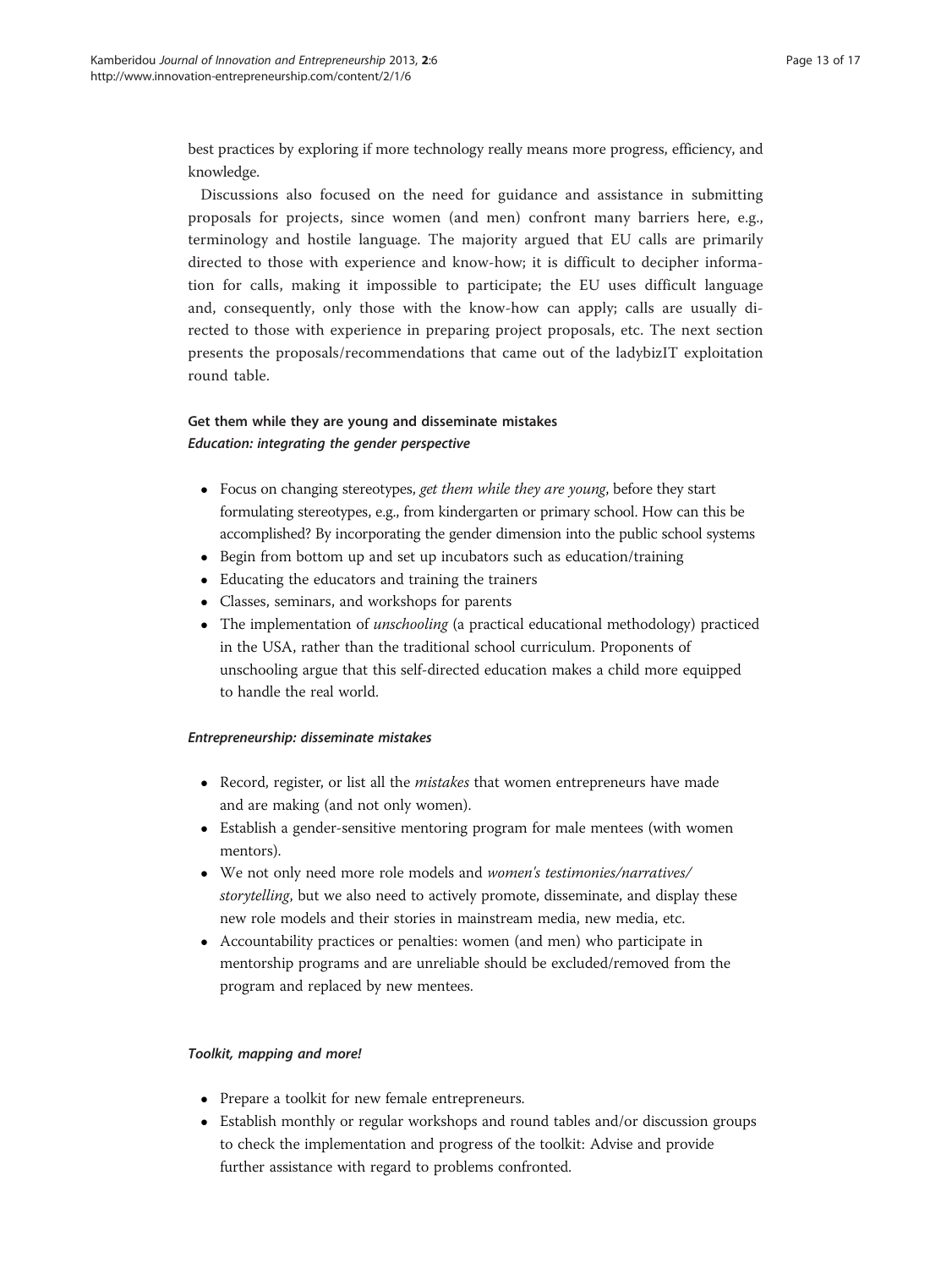- Target and fill gaps that are in the market today, e.g., incentives for women such as tax exemptions, funding, and insurance reductions.
- Set up a group of experts to discuss how to evaluate the course of women entrepreneurs: progress, efficiency, productivity, and best practices.
- Establish a common evaluation system that will follow, on a regular basis, the career paths of women entrepreneurs with accountability measures. We cannot only provide funding, tax exceptions, etc. and then forget about them. For example, we know that women's businesses that have been financially supported and have not been evaluated, reviewed, or rated. Why do they usually close after 3 years, and what problems did they confront? This is why training and systematic reviewing during this professional period are required. In other words, funding/ financing must be accompanied by other actions and policies.
- Consequently, this requires a mapping of women's entrepreneurship. Such a mapping is needed in Greece for men's entrepreneurship as well.
- Providing consulting services and/or a volunteer support system to keep business activity competitive. A volunteer support system for both women and men entrepreneurs to assist them in surpassing barriers - such as bureaucracy systems are needed to enable them to accomplish their vision.
- The establishment of a multicultural group of experts from diverse fields to discuss questions/issues, such as those raised at the round table on what is knowledge, what is *information*, what is efficiency, what is productivity, and how do we measure them? This group of experts could promote seminars, workshops, and discussion groups for women to learn how to distinguish knowledge from information and as one round table participant pointed out 'in order to act you need to know, but in order to know you need to discover how to know. This we cannot do alone.'
- Set up a task force (experts team) to provide guidance with regard to access to information, specifically, to assist women in finding projects, identifying calls, preparing proposals, etc., since women (and men) confront many barriers here.

# Conclusions

Indeed, entrepreneurship has a tremendous potential in empowering women. It is a driving force for economic development, job creation, personal development, and selfempowerment. Yet this potential remains largely untapped. Women entrepreneurship is indispensible for long-term economic growth in today's high-tech world. How ICTs can facilitate, promote and support female entrepreneurship is clearly illustrated in the results of this study, and especially in those of the European conference 'More technologies? More women entrepreneurs!' The women of the twenty-first century are no longer a traditional resource confined to the gendered sphere of the household, but an innovative and knowledgeable part of the population that contributes to economic growth. They are challenging and transforming work cultures. For example, many studies have shown that women entrepreneurs focus on creating a collaborative work environment are comfortable sharing information and sharing power, possess a democratic managerial approach, and prefer teamwork. Certainly, in many parts of the world, in developing and developed countries, ground realities are different. In fact, one need which is reiterated here that the goal of integrating the gender dimension into the equation is to transform exclusionary or unequal social and institutional structures into equal and just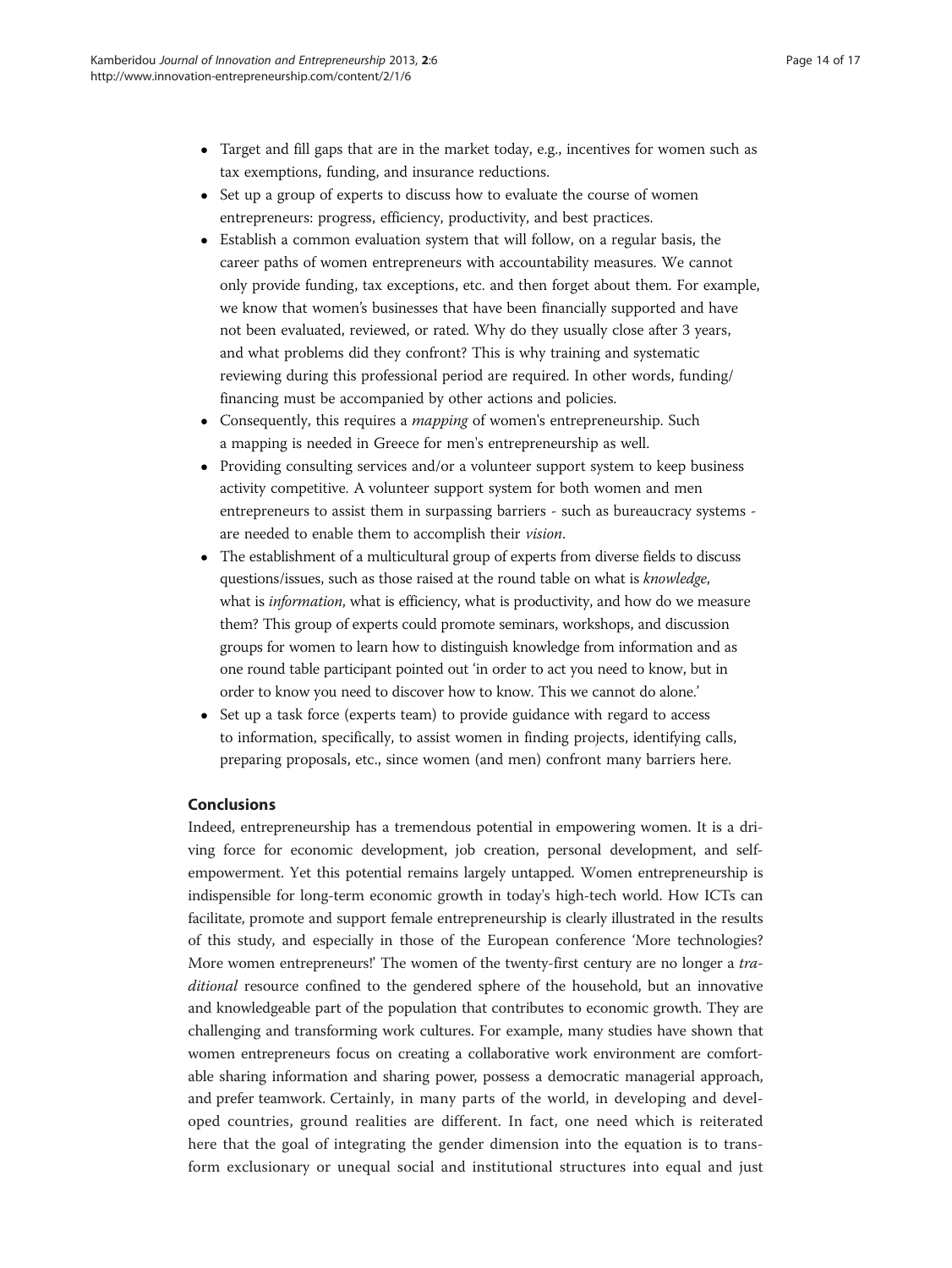ones for both women and men. Exploiting the full potential of the individual, of all human resources, regardless of gender, race, religion, etc., is one of the greatest challenges and is vital for sustainable development. Consequently, it is vital to encourage long-term female entrepreneurial involvement in order to foster socioeconomic growth.

#### **Methods**

How women entrepreneurs are challenging and transforming traditional understandings of professional success: work, learning, and career? What type of knowledge do they value while growing a business, and how do they develop this knowledge? Are women's choices a result of changing dynamics or are they shaping the changing socio-cultural dynamics and discourses? Do women satisfy their personal needs when they run their own business? What is being done to support female entrepreneurship and in particular promote the ways in which ICTs can encourage and facilitate it? Is today's business climate more inviting to women entrepreneurs? Are women equipped to thrive in this digital age?

To address these questions, as well as the numerous and diverse benefits of female entrepreneurship, this paper provides a literature review of the prominent characteristics of women's entrepreneurship, which is approached first through an analysis of the existing bibliography, and includes research papers, journal articles, and case studies, and next through the presentation and analysis of data drawn mainly from surveys exploring personal characteristics and motivation (Akalp [2012;](#page-16-0) European Commission [2012a](#page-16-0), [b;](#page-16-0) Karacostas [2012](#page-16-0); Kamberidu and Fabry [2012](#page-16-0); Kamberidu and Labovas [2012](#page-16-0); Woolley and Malone [2011](#page-17-0); SheSpeaks Inc. [2011;](#page-16-0) IAWEO [2012](#page-16-0); Sisson [2010;](#page-16-0) Shipman and Kay [2009](#page-16-0); Cox and Maitland [2009](#page-16-0); Kepler and Shane [2007](#page-16-0)).

A growing body of research of the twenty-first century explores the characteristics, motives, leadership styles, management skills, and strategies of the female entrepreneur, documenting case studies and strategies for success. (Akalp [2012](#page-16-0), et al.) A number of researchers argue that further studies are required, but all agree that innovation or the drive for innovation is the first criteria for successful entrepreneurship, especially in developed countries.

Accordingly, this paper begins with an examination of the current research findings and surveys on social women's new models of work, levels of engagement, and transformational leadership styles. It compares these with the results of the recent European conference 'More technologies? More women entrepreneurs!' held in Athens last November 6, 2012 as well as those of the Exploitation Roundtable on Female Entrepreneurial Activity held in Athens last November 15, 2012 where participants focused on social stereotypes, gender barriers, and attitudes. As a result, this paper presents Tips from successful women entrepreneurs - who participated in the conference and round table discussion and who told how they had been using new technologies and the social media in particular - to excel in their careers and balance their professional and family/private lives.

### Endnote

<sup>a</sup>The Director of the European Center for Women and Technology (ECWT) speaking at the European conference in Athens, Greece 'More Technologies? More Women Entrepreneurs!' (ladybizIT) in November 6, 2012.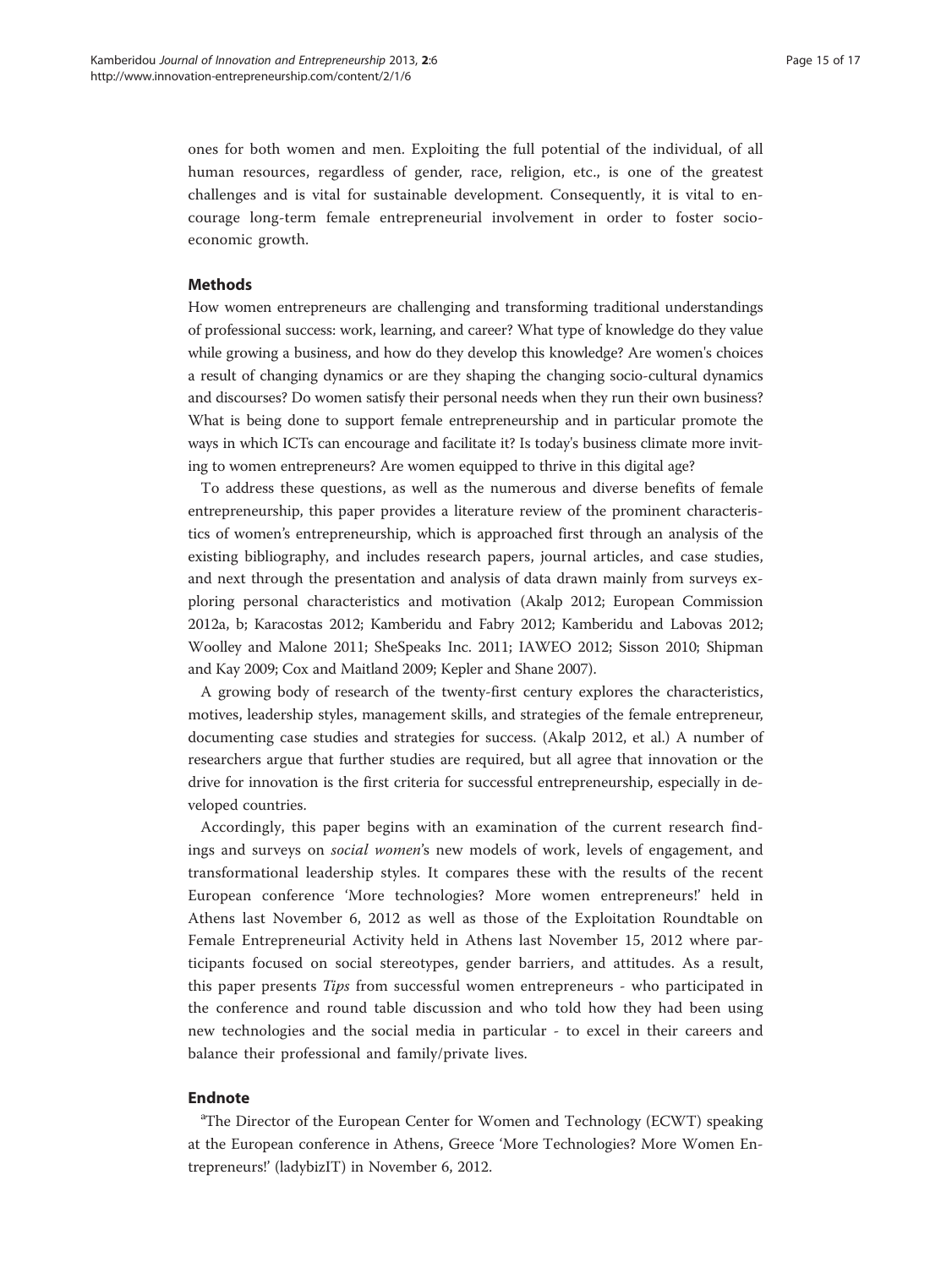#### <span id="page-16-0"></span>Competing interest

The author declares that she has no competing interest.

#### Acknowledgement

"Creativity and Entrepreneurship" by the artist Areti Kamperidis.

Received: 16 March 2013 Accepted: 7 May 2013 Published: 25 May 2013

#### References

- Akalp, N. (2010). Three women entrepreneurs' perspectives on social media. Women entrepreneurs grow global. [http://womenentrepreneursgrowglobal.org/2010/05/05/three-women-entrepreneurs-perspectives-on-global-social](http://womenentrepreneursgrowglobal.org/2010/05/05/three-women-entrepreneurs-perspectives-on-global-social-media/)[media/](http://womenentrepreneursgrowglobal.org/2010/05/05/three-women-entrepreneurs-perspectives-on-global-social-media/) Accessed 3 June 2012.
- Cowley, M. (2011). Women have gift of the gab over chatterbox men. Reuters Life! London, Friday Feb. 18, 2011 4:48am EST.<http://www.reuters.com/article/2011/02/18/us-communication-gender-differences-idUSTRE71H1SE20110218>. Accessed 17 May 2013.

Cox-Wittenberg, A, & Maitland, A. (2009). Why women mean business. Chichester: Wiley.

- CEW. (2009). The business case for women as leaders: one woman is not enough. Chief executive women (CEW), women leader enabling women leaders, Feb. 2009. [http://wilg.org.au/wordpress/wp-content/uploads/2011/11/](http://wilg.org.au/wordpress/wp-content/uploads/2011/11/TheBusinessCaseforWomenasLeaders.pdf) [TheBusinessCaseforWomenasLeaders.pdf.](http://wilg.org.au/wordpress/wp-content/uploads/2011/11/TheBusinessCaseforWomenasLeaders.pdf) Accessed 12 November 2012.
- European Commission. (2013). Get Online Week 2013 (GOW2013). Digital agenda for Europe. European Commission. [http://ec.europa.eu/digital-agenda/en/news/get-online-week-2013-gow2013.](http://ec.europa.eu/digital-agenda/en/news/get-online-week-2013-gow2013) Accessed 16 March 2013.
- European Commission. (2012a). Small and medium-sized enterprises (SMEs). Encouraging women entrepreneurs. Enterprise and Industry. [http://ec.europa.eu/enterprise/policies/sme/promoting-entrepreneurship/women/index\\_en.htm.](http://ec.europa.eu/enterprise/policies/sme/promoting-entrepreneurship/women/index_en.htm) Last update: 02/02/2012. Accessed 7 June 2012.
- European Commission. (2012b). Small and medium-sized enterprises (SMEs) European Network of Mentors for Women Entrepreneurs - National contact points. European Commission Enterprise and Industry. [http://ec.europa.eu/enterprise/](http://ec.europa.eu/enterprise/policies/sme/promoting-entrepreneurship/women/national_contacts_en.htm) [policies/sme/promoting-entrepreneurship/women/national\\_contacts\\_en.htm.](http://ec.europa.eu/enterprise/policies/sme/promoting-entrepreneurship/women/national_contacts_en.htm)
- Fabry, E. (2011). Women for smart growth workshop. Brussels: Working paper for the Digital Agenda Assembly, 16–17 June 2011.
- IAWEO. (2012). International Association of Women Entrepreneurs online, helping women create successful online businesses. IAWEO. [http://www.iaweo.com/standing-out-on-social-media-40-women-entrepreneurs-share-their](http://www.iaweo.com/standing-out-on-social-media-40-women-entrepreneurs-share-their-secrets/)[secrets/](http://www.iaweo.com/standing-out-on-social-media-40-women-entrepreneurs-share-their-secrets/), February 12, 2012. Accessed 3 June 2012.
- Kamberidou, I. (2012). Debrief. More technologies? More Women Entrepreneurs! [http://gender-it.eu/wp-content/uploads/](http://gender-it.eu/wp-content/uploads/2012/11/ladybizIT-debrief-FINAL.pdf) [2012/11/ladybizIT-debrief-FINAL.pdf.](http://gender-it.eu/wp-content/uploads/2012/11/ladybizIT-debrief-FINAL.pdf) Accessed 20 February 2013.
- Kamberidou, I, & Fabry, E. (2012). Redefining professional success and concepts of excellence: integrating a gender perspective. Reflections on women in entrepreneurship and ICT/A reader. Militos Emerging Technologies & Services (pp. 10–27). [www.gender-it.eu.](http://www.gender-it.eu/) Accessed 20 February 2013.
- Kamberidou, I, & Labovas, M. (2012). Social women share: technology as an enabler. Reflections on women in entrepreneurship and ICT/A reader. Militos Emerging Technologies & Services (pp. 62–78). [www.gender-it.eu](http://www.gender-it.eu/). Accessed 20 February 2013.
- Kaplan, AM, & Haenlein, M. (2010). Users of the world, unite! The challenges and opportunities of Social Media. Business Horizons, 53(1), 59–68.
- Karacostas, S. (2012). Women entrepreneurs & social marketing a natural fit. Topic: small business marketing. StartupNation. [http://www.startupnation.com/business-articles/9567/1/women-entrepreneurs-social-marketing.htm.](http://www.startupnation.com/business-articles/9567/1/women-entrepreneurs-social-marketing.htm) Accessed 3 May 2012.

Kepler, E, & Shane, S. (2007). Are male and female entrepreneurs really that different? SBA - Small business research summary, advocacy: the voice of small business in government no. 309, September 2007 (pp. 1–61). [http://archive.sba.](http://archive.sba.gov/advo/research/rs309tot.pdf) [gov/advo/research/rs309tot.pdf](http://archive.sba.gov/advo/research/rs309tot.pdf). Accessed 3 May 2012.

- Kelan, E. (2010). Performing gender at work. New York: Palgrave Macmillan.
- Marien, I, & Van Audenhove, L. (2010). Embedding e-inclusion initiatives in people's daily reality: the role of social networks in tackling the digital divide. The Clash of Cultures. 20 Sept. 2010 (pdf in SMIT-Studies Media Information Telecommunication). [http://smit.vub.ac.be/publication/627/Embedding\\_e-inclusion\\_initiatives\\_in\\_people\\_s\\_daily\\_](http://smit.vub.ac.be/publication/627/Embedding_e-inclusion_initiatives_in_people_s_daily_&e_k;reality__The_role_of_social_networks_in_tackling_the_digital_divide_) [reality\\_\\_The\\_role\\_of\\_social\\_networks\\_in\\_tackling\\_the\\_digital\\_divide\\_](http://smit.vub.ac.be/publication/627/Embedding_e-inclusion_initiatives_in_people_s_daily_&e_k;reality__The_role_of_social_networks_in_tackling_the_digital_divide_). Accessed 3 May 2012.
- SheSpeaks Inc. (2011). Why She Shares, SheSpeaks Inc. December 12, 2011. [http://www.shespeaks.com/pages/img/](http://www.shespeaks.com/pages/img/insightreports/SheSpeaks%20SheShares%20Study_04302012140512.pdf ) [insightreports/SheSpeaks%20SheShares%20Study\\_04302012140512.pdf.](http://www.shespeaks.com/pages/img/insightreports/SheSpeaks%20SheShares%20Study_04302012140512.pdf ) Accessed 20 February 2013.
- Shipman, C, & Katty, K. (2009). The new work order: women will rule business. Time Special. [http://www.time.com/time/](http://www.time.com/time/specials/packages/article/0,28804,1898024_1898023_1898078,00.html) [specials/packages/article/0,28804,1898024\\_1898023\\_1898078,00.html](http://www.time.com/time/specials/packages/article/0,28804,1898024_1898023_1898078,00.html) (Thursday, May 14, 2009). Accessed 20 February 2013.
- Sisson, N. (2010). Top 20 women for entrepreneurs to follow on Twitter. Forbes. [http://www.forbes.com/sites/work-in](http://www.forbes.com/sites/work-in-progress/2010/07/26/top-20-women-for-entrepreneurs-to-follow-on-twitter/print/)[progress/2010/07/26/top-20-women-for-entrepreneurs-to-follow-on-twitter/print/](http://www.forbes.com/sites/work-in-progress/2010/07/26/top-20-women-for-entrepreneurs-to-follow-on-twitter/print/). Accessed 3 March 2012.
- Stavropoulou, O, & Protopapa, S. (2012). Passing the torch: mentoring and learning in women entrepreneurship. Reflections on women in entrepreneurship and ICT/A reader (pp. 36–46). Militos Emerging Technologies & Services. [www.](http://www.gender-it.eu/) [gender-it.eu](http://www.gender-it.eu/). Accessed 20 February 2013.
- Storck, M. (2011). The role of social media in political mobilisation: a case study of the January 2011 Egyptian uprising. M.A. Dissertation, University of St Andrews, Accessed 3 March 2012. [http://www.culturaldiplomacy.org/](http://www.culturaldiplomacy.org/culturaldiplomacynews/content/articles/participantpapers/2012-02-bifef/The_Role_of_Social_Media_in_Political_Mobilisation_-_Madeline_Storck.pdf) [culturaldiplomacynews/content/articles/participantpapers/2012-02-bifef/The\\_Role\\_of\\_Social\\_Media\\_in\\_Political\\_](http://www.culturaldiplomacy.org/culturaldiplomacynews/content/articles/participantpapers/2012-02-bifef/The_Role_of_Social_Media_in_Political_Mobilisation_-_Madeline_Storck.pdf) [Mobilisation\\_-\\_Madeline\\_Storck.pdf](http://www.culturaldiplomacy.org/culturaldiplomacynews/content/articles/participantpapers/2012-02-bifef/The_Role_of_Social_Media_in_Political_Mobilisation_-_Madeline_Storck.pdf).